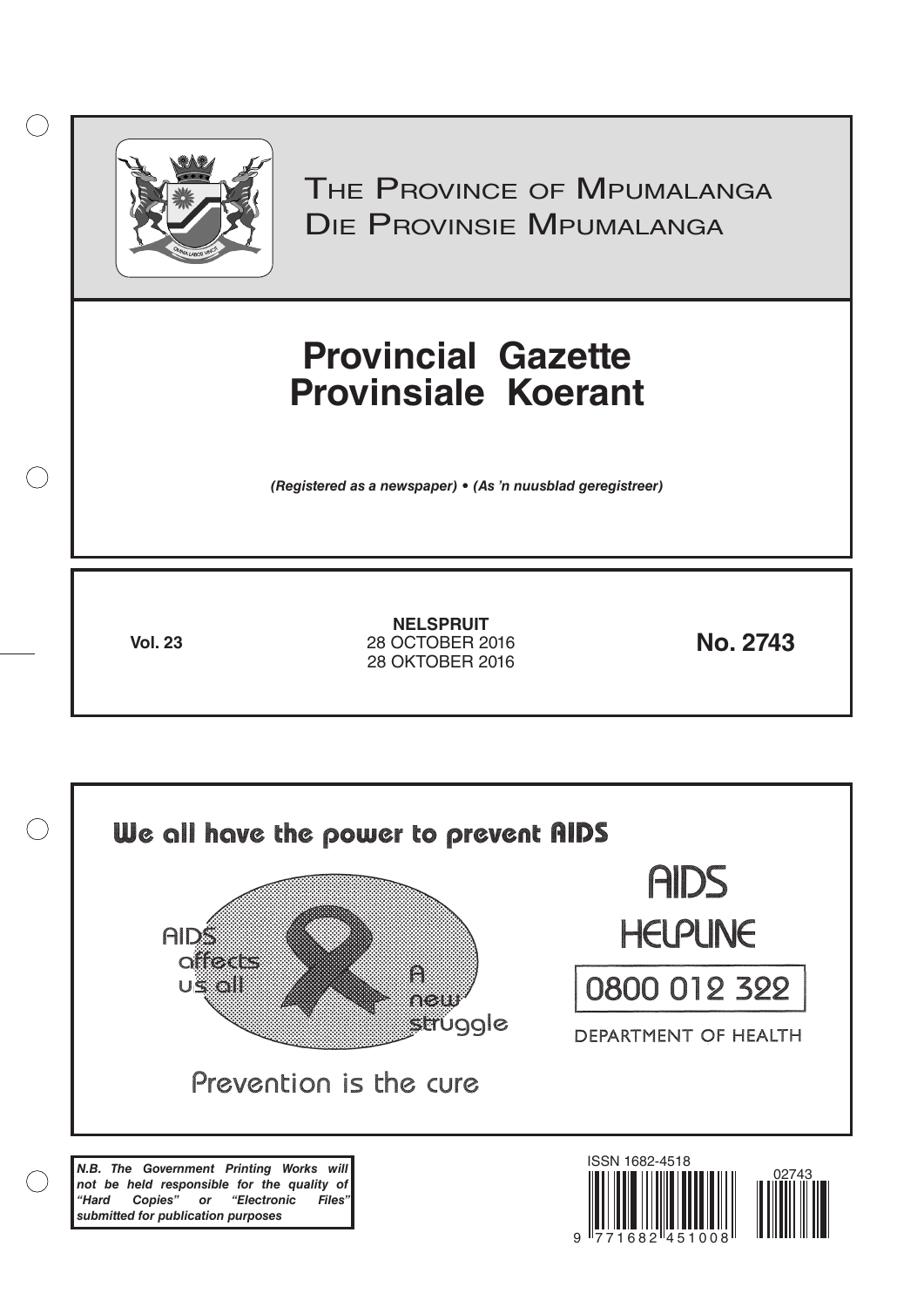This gazette is also available free online at **www.gpwonline.co.za**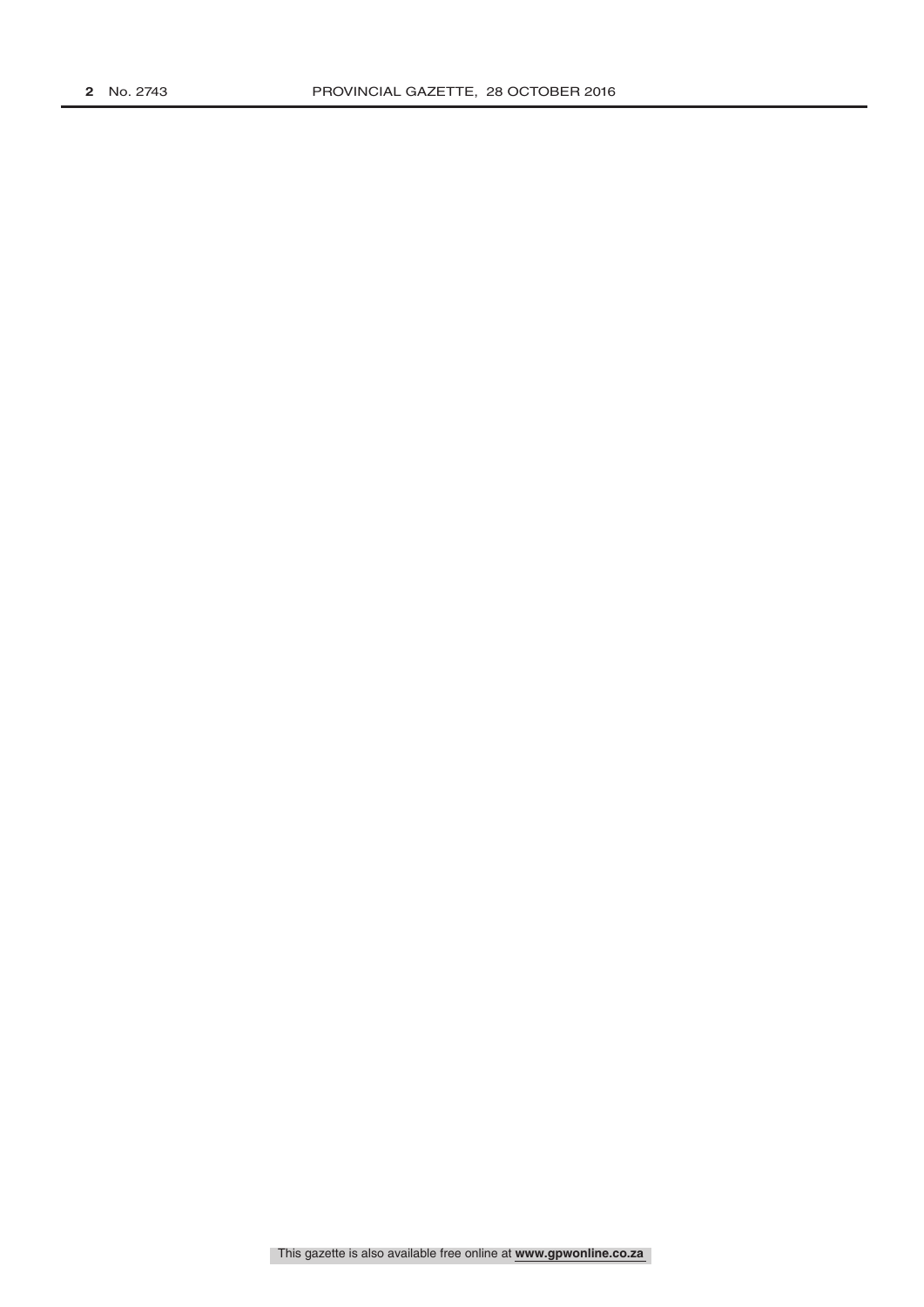# **IMPORTANT NOTICE:**

**The GovernmenT PrinTinG Works Will noT be held resPonsible for any errors ThaT miGhT occur due To The submission of incomPleTe / incorrecT / illeGible coPy.**

# **no fuTure queries Will be handled in connecTion WiTh The above.**

# **CONTENTS**

|                      |                                                                                                                                                                                                                                                                                                                                                                                               | Gazette<br>No.               | Page<br>No.          |
|----------------------|-----------------------------------------------------------------------------------------------------------------------------------------------------------------------------------------------------------------------------------------------------------------------------------------------------------------------------------------------------------------------------------------------|------------------------------|----------------------|
|                      | <b>GENERAL NOTICES • ALGEMENE KENNISGEWINGS</b>                                                                                                                                                                                                                                                                                                                                               |                              |                      |
| 147<br>147<br>148    | National Environmental Management Act (107/1998): Notice of a basic assessment process for the proposed<br>expansion of a Farm Dam on Driepan 360 IR, Driefontein, Mkhondo Local Municipality, Mpumalanga Province                                                                                                                                                                            | 2743<br>2743                 | 11<br>11             |
| 149                  | Town-planning and Townships Ordinance, 1986: Erf 48, Fransville Township, Registration Division J.S.,                                                                                                                                                                                                                                                                                         | 2743                         | 12                   |
| 149                  | Ordonnansie op Dorpsbeplanning en Dorpe, 1986: Erf 48, Fransville-dorpsgebied, Registrasie Afdeling J.S.,                                                                                                                                                                                                                                                                                     | 2743                         | 13                   |
|                      | <b>PROCLAMATION • PROKLAMASIE</b>                                                                                                                                                                                                                                                                                                                                                             |                              |                      |
| 73                   | Town-planning and Townships Ordinance, 1986: Notice of approval of Amendment Schemes 1512, 1579, 1686                                                                                                                                                                                                                                                                                         | 2743                         | 13                   |
|                      | <b>PROVINCIAL NOTICES • PROVINSIALE KENNISGEWINGS</b>                                                                                                                                                                                                                                                                                                                                         |                              |                      |
| 86<br>86<br>88<br>89 | Town Planning and Townships Ordinance, 1986: Portion 1 of Erf 1907, Middelburg Township<br>Ordonnansie op Dorpsbeplanning en Dorpe, 1986: Gedeelte 1 van Erf 1907, Middelburg Dorp<br>Mpumalanga Gaming Act (5/1995), as amended: Application for amendment of bookmaker's licence<br>Mpumalanga Gaming Act (5/1995) as amended: Application for transfer and removal of bookmaker licence to | 2743<br>2743<br>2743<br>2743 | 14<br>15<br>16<br>16 |
| 90<br>90<br>91<br>91 | Msukaligwa Spatial Planning and Land Use Management By-law, 2015: Erf 1/3151, Ermelo<br>Msukaligwa Ruimtelike Beplanning en Grondgebruik Bylaag, 2015: Erf 1/3151, Ermelo<br>Msukaligwa Spatial Planning and Land Use Management By-law, 2015: Erf 1/3151, Ermelo<br>Msukaligwa Ruimtelike Beplanning en Grondgebruik Bylaag, 2015: Erf 1/3151, Ermelo                                        | 2743<br>2743<br>2743<br>2743 | 17<br>18<br>19<br>20 |
|                      | <b>LOCAL AUTHORITY NOTICES • PLAASLIKE OWERHEIDS KENNISGEWINGS</b>                                                                                                                                                                                                                                                                                                                            |                              |                      |
| 117<br>118           | Local Government: Municipal Property Rates Act (6/2004): Resolution levying property rates for the financial<br>Town-planning and Townships Ordinance (15/1986): Holding 44, Sundale Agricultural Holdings (excised, now                                                                                                                                                                      | 2743                         | 21                   |
| 119                  |                                                                                                                                                                                                                                                                                                                                                                                               | 2743<br>2743                 | 22<br>23             |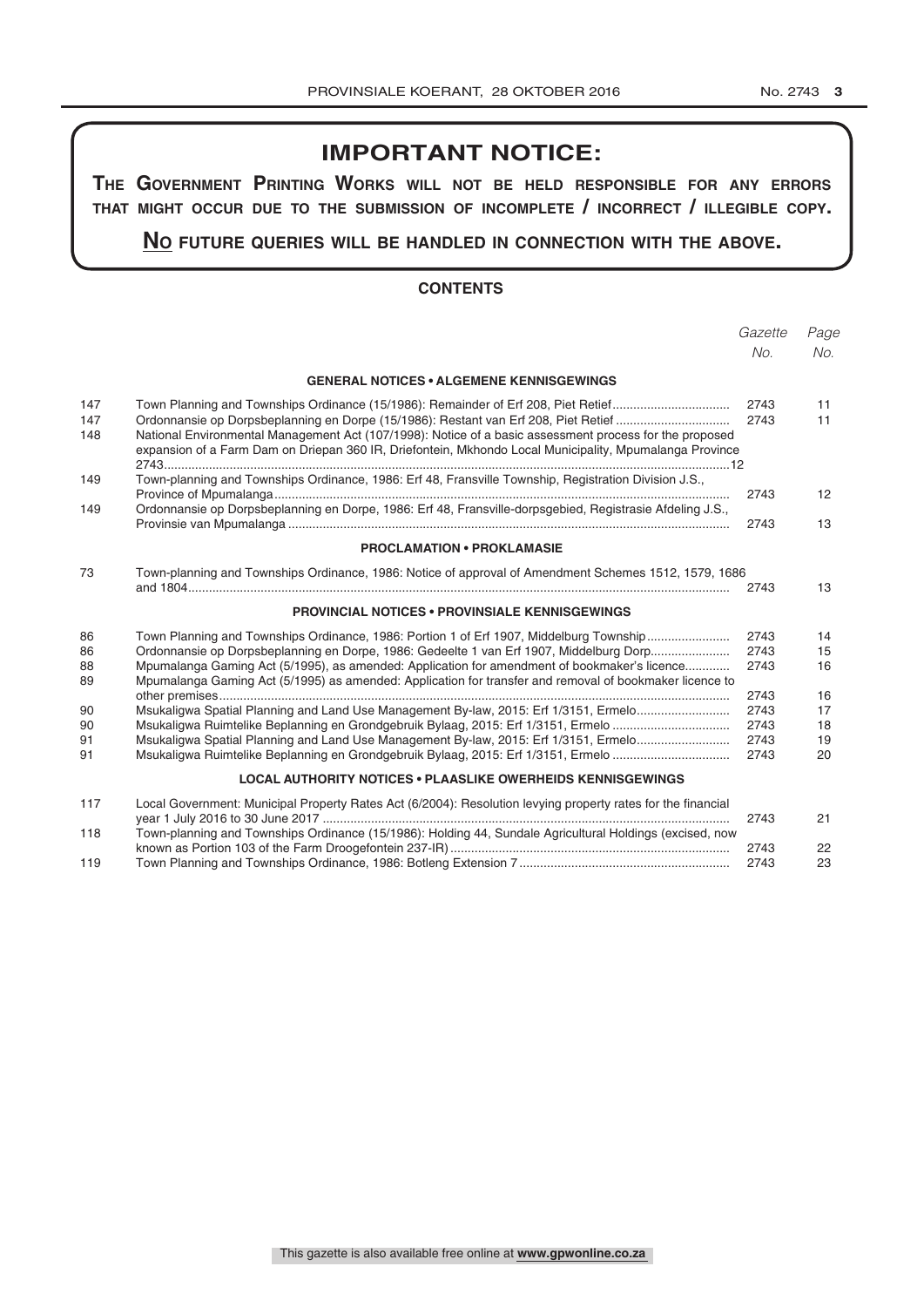# *IMPORTANT ANNOUNCEMENT*

*Closing times for the* **ORDINARY WEEKLY**  *MPUMALANGA PROVINCIAL GAZETTE*

*The closing time is 15:00 sharp on the following days:*

➤ ➤ ➤ ➤ ➤ ➤ ➤ ➤ ➤ ➤ ➤ ➤ ➤ ➤ ➤ ➤ ➤ ➤ ➤ ➤ ➤ ➤ ➤ ➤ ➤ ➤ ➤ ➤ ➤ ➤ ➤ ➤ ➤ ➤ ➤ **13 May 2016,** Friday for the issue of Friday **20 May 2016 20 May 2016,** Friday for the issue of Friday **27 May 2016 27 May 2016,** Friday for the issue of Friday **03 June 2016 03 June 2016,** Friday for the issue of Friday **10 June 2016 09 June 2016,** Thursday for the issue of Friday **17 June 2016 17 June 2016,** Friday for the issue of Friday **24 June 2016 24 June 2016,** Friday for the issue of Friday **01 July 2016 01 July 2016,** Friday for the issue of Friday **08 July 2016 08 July 2016,** Friday for the issue of Friday **15 July 2016 15 July 2016,** Friday for the issue of Friday **22 July 2016 22 July 2016,** Friday for the issue of Friday **29 July 2016 29 July 2016,** Friday for the issue of Friday **05 August 2016 04 August 2016,** Thursday for the issue of Friday **12 August 2016 12 August 2016,** Friday for the issue of Friday **19 August 2016 19 August 2016,** Friday for the issue of Friday **26 August 2016 26 August 2016,** Friday for the issue of Friday **02 September 2016 02 September 2016,** Friday for the issue of Friday **09 September 2016 09 September 2016,** Friday for the issue of Friday **16 September 2016 16 September 2016,** Friday for the issue of Friday **23 September 2016 23 September 2016,** Friday for the issue of Friday **30 September 2016 30 September 2016,** Friday for the issue of Friday **07 October 2016 07 October 2016,** Friday for the issue of Friday **14 October 2016 14 October 2016,** Friday for the issue of Friday **21 October 2016 21 October 2016,** Friday for the issue of Friday **28 October 2016 28 October 2016,** Friday for the issue of Friday **04 November 2016 04 November 2016,** Friday for the issue of Friday **11 November 2016 11 November 2016,** Friday for the issue of Friday **18 November 2016 18 November 2016,** Friday for the issue of Friday **25 November 2016 25 November 2016,** Friday for the issue of Friday **02 December 2016 02 December 2016,** Friday for the issue of Friday **09 December 2016 08 December 2016,** Thursday for the issue of Friday **16 December 2016 15 December 2016,** Thursday for the issue of Friday **23 December 2016 22 December 2016,** Thursday for the issue of Friday **30 December 2016**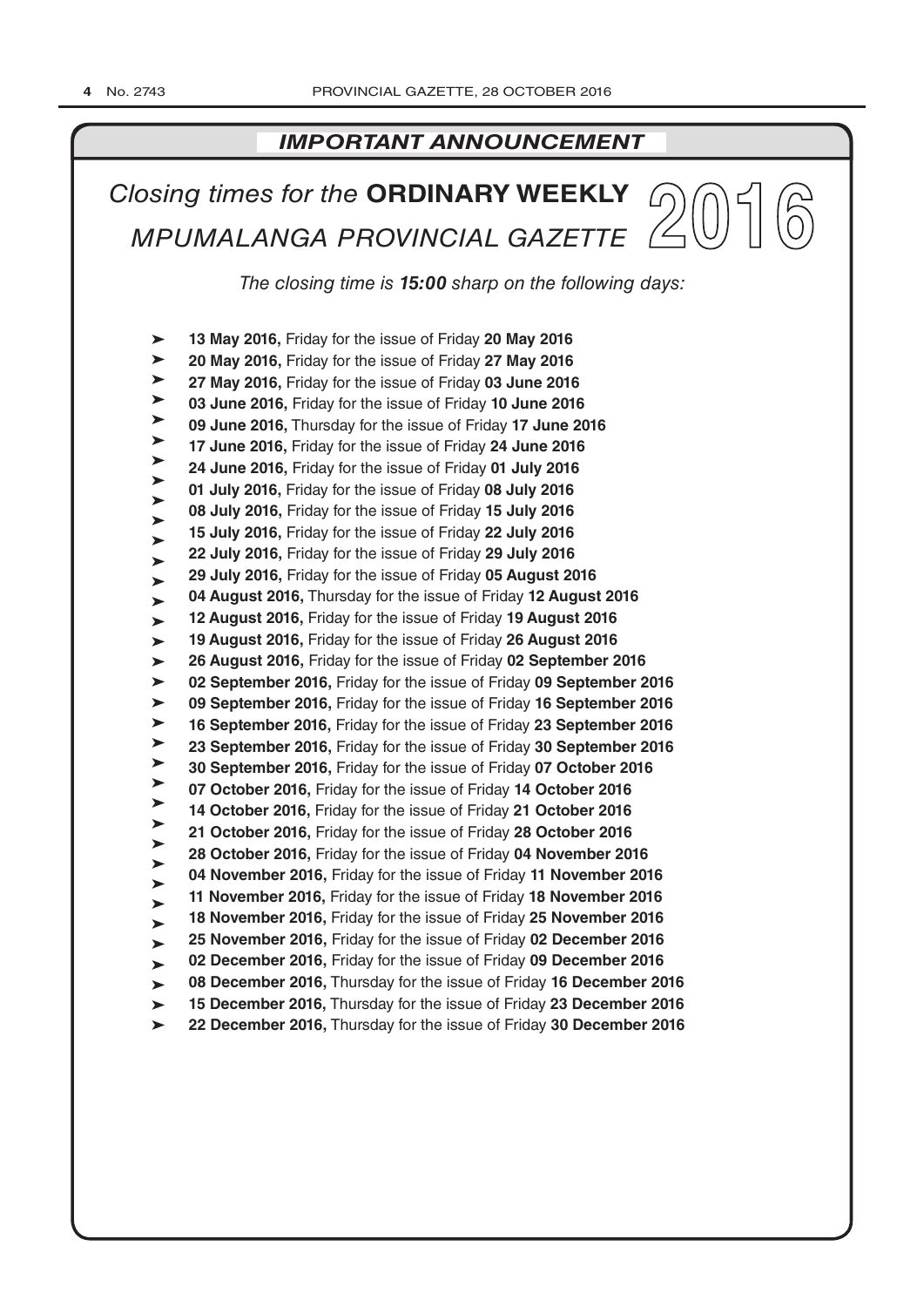# **LIST OF TARIFF RATES** FOR PUBLICATION OF NOTICES **COMMENCEMENT: 1 APRIL 2016**

# **NATIONAL AND PROVINCIAL**

Notice sizes for National, Provincial & Tender gazettes 1/4, 2/4, 3/4, 4/4 per page. Notices submitted will be charged at R1000 per full page, pro-rated based on the above categories.

| <b>Pricing for National, Provincial - Variable Priced Notices</b> |                          |                      |  |
|-------------------------------------------------------------------|--------------------------|----------------------|--|
| <b>Notice Type</b>                                                | <b>Page Space</b>        | <b>New Price (R)</b> |  |
| Ordinary National, Provincial                                     | 1/4 - Quarter Page       | 250.00               |  |
| Ordinary National, Provincial                                     | 2/4 - Half Page          | 500.00               |  |
| Ordinary National, Provincial                                     | 3/4 - Three Quarter Page | 750.00               |  |
| Ordinary National, Provincial                                     | 4/4 - Full Page          | 1000.00              |  |

# **EXTRA-ORDINARY**

All Extra-ordinary National and Provincial gazette notices are non-standard notices and attract a variable price based on the number of pages submitted.

The pricing structure for National and Provincial notices which are submitted as **Extra ordinary submissions** will be charged at **R3000** per page.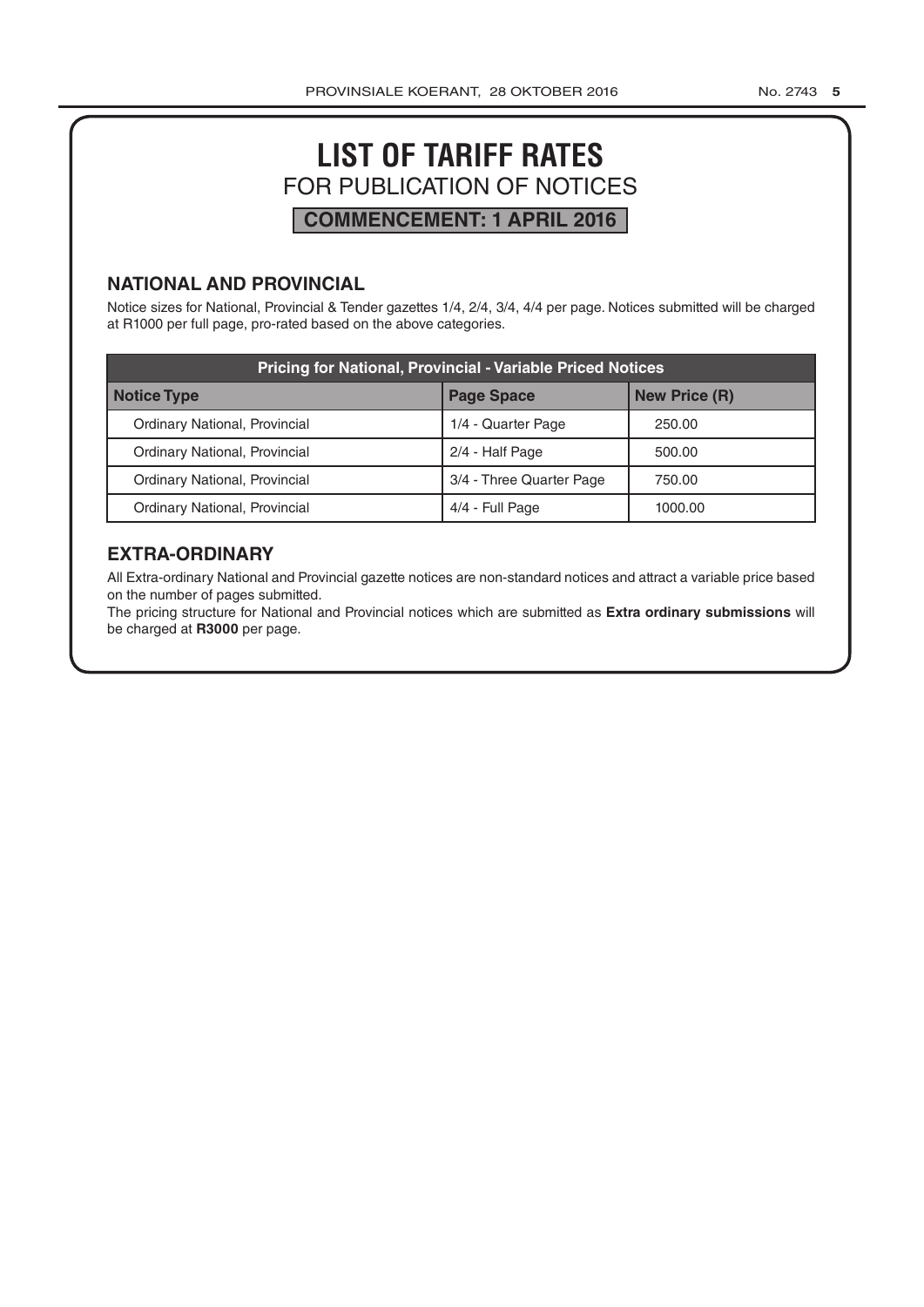The **Government Printing Works** (**GPW**) has established rules for submitting notices in line with its electronic notice processing system, which requires the use of electronic *Adobe* Forms. Please ensure that you adhere to these guidelines when completing and submitting your notice submission.

# **Closing Times for ACCepTAnCe of noTiCes**

- 1. The *Government Gazette* and *Government Tender Bulletin* are weekly publications that are published on Fridays and the closing time for the acceptance of notices is strictly applied according to the scheduled time for each gazette.
- 2. Please refer to the Submission Notice Deadline schedule in the table below. This schedule is also published online on the Government Printing works website www.gpwonline.co.za

All re-submissions will be subject to the standard cut-off times. **All notices received after the closing time will be rejected**.

| <b>Government Gazette Type</b>                          | <b>Publication</b><br><b>Frequency</b> | <b>Publication Date</b>                              | <b>Submission Deadline</b>                              | <b>Cancellations Deadline</b>                   |
|---------------------------------------------------------|----------------------------------------|------------------------------------------------------|---------------------------------------------------------|-------------------------------------------------|
| <b>National Gazette</b>                                 | Weekly                                 | Friday                                               | Friday 15h00 for next Friday                            | Tuesday, 12h00 - 3 days<br>prior to publication |
| <b>Regulation Gazette</b>                               | Weekly                                 | Friday                                               | Friday 15h00, to be published<br>the following Friday   | Tuesday, 12h00 - 3 days<br>prior to publication |
| <b>Petrol Price Gazette</b>                             | As required                            | First Wednesday of<br>the month                      | One week before publication                             | 3 days prior to<br>publication                  |
| <b>Road Carrier Permits</b>                             | Weekly                                 | Friday                                               | Thursday 15h00, to be<br>published the following Friday | 3 days prior to<br>publication                  |
| <b>Unclaimed Monies (justice,</b><br>labour or lawyers) | January / As<br>required<br>2 per year | Any                                                  | 15 January / As required                                | 3 days prior to<br>publication                  |
| Parliament (acts, white paper,<br>green paper)          | As required                            | Any                                                  |                                                         | 3 days prior to<br>publication                  |
| <b>Manuals</b>                                          | As required                            | Any                                                  | <b>None</b>                                             | <b>None</b>                                     |
| <b>State of Budget</b><br>(National Treasury)           | Monthly                                | Any                                                  | 7 days prior to publication                             | 3 days prior to<br>publication                  |
| Legal Gazettes A, B and C                               | Weekly                                 | Friday                                               | One week before publication                             | Tuesday, 12h00 - 3 days<br>prior to publication |
| <b>Tender Bulletin</b>                                  | Weekly                                 | Friday                                               | Friday 15h00 for next Friday                            | Tuesday, 12h00 - 3 days<br>prior to publication |
| Gauteng                                                 | Weekly                                 | Wednesday                                            | Two weeks before publication                            | 3 days after submission<br>deadline             |
| <b>Eastern Cape</b>                                     | Weekly                                 | Monday                                               | One week before publication                             | 3 days prior to<br>publication                  |
| Northern Cape                                           | Weekly                                 | Monday                                               | One week before publication                             | 3 days prior to<br>publication                  |
| <b>North West</b>                                       | Weekly                                 | Tuesday                                              | One week before publication                             | 3 days prior to<br>publication                  |
| KwaZulu-Natal                                           | Weekly                                 | Thursday                                             | One week before publication                             | 3 days prior to<br>publication                  |
| Limpopo                                                 | Weekly                                 | Friday                                               | One week before publication                             | 3 days prior to<br>publication                  |
| Mpumalanga                                              | Weekly                                 | Friday                                               | One week before publication                             | 3 days prior to<br>publication                  |
| <b>Gauteng Liquor License</b><br>Gazette                | Monthly                                | Wednesday before<br>the First Friday of the<br>month | Two weeks before publication                            | 3 days after submission<br>deadline             |
| Northern Cape Liquor License<br>Gazette                 | Monthly                                | First Friday of the<br>month                         | Two weeks before publication                            | 3 days after submission<br>deadline             |
| National Liquor License Gazette                         | Monthly                                | First Friday of the<br>month                         | Two weeks before publication                            | 3 days after submission<br>deadline             |
| Mpumalanga Liquor License<br>Gazette                    | 2 per month                            | Second & Fourth<br>Friday                            | One week before                                         | 3 days prior to<br>publication                  |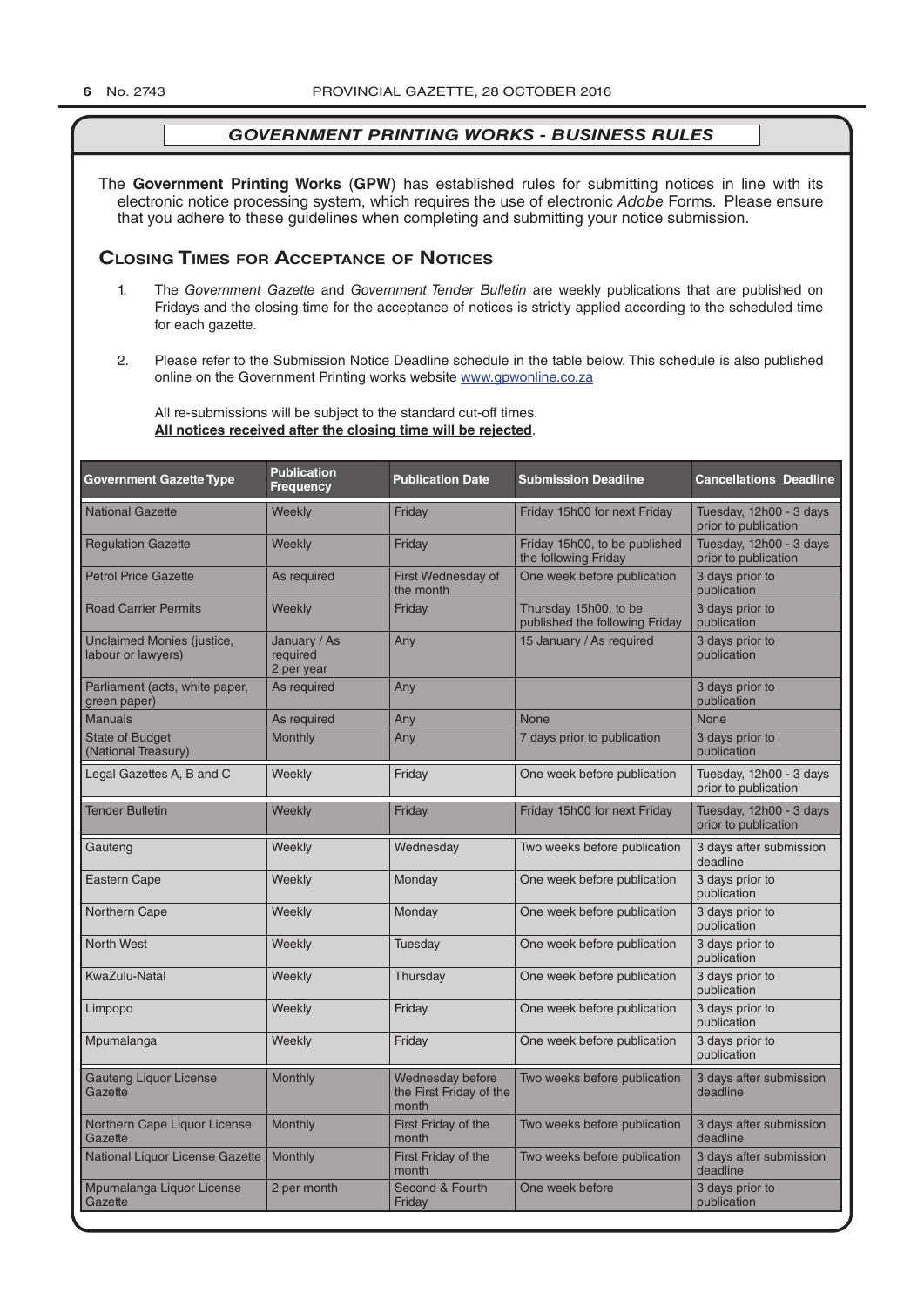# **NOTICE SUBMISSION PROCESS**

- 3. Download the latest *Adobe* form, for the relevant notice to be placed, from the **Government Printing Works** website www.gpwonline.co.za.
- 4. The *Adobe* form needs to be completed electronically using *Adobe Acrobat* / *Acrobat Reader*. Only electronically completed *Adobe* forms will be accepted. No printed, handwritten and/or scanned *Adobe* forms will be accepted.
- 5. The completed electronic *Adobe* form has to be submitted via email to submit.egazette@gpw.gov.za. The form needs to be submitted in its original electronic *Adobe* format to enable the system to extract the completed information from the form for placement in the publication.
- 6. Each notice submission should be sent as a single email. The email should contain **all documentation relating to a particular notice submission**, each as a separate attachment:
	- 6.1. Electronically completed *Adobe* form, specific to the type of notice that is to be placed.
		- 6.1.1. For National *Government Gazette* or *Provincial Gazette* notices, the notices must be accompanied by an electronic Z95 or Z95Prov *Adobe* form
		- 6.1.2. The notice content (body copy) **MUST** be a separate attachment.
	- 6.2. Proof of Payment / Purchase Order: **Government Printing Works** account customer must include a copy of their Purchase Order*.* **Non**-**Government Printing Works** account customer needs to submit the proof of payment for the notice
	- 6.3. Where separate notice content is applicable (Z95, Z95 Prov and TForm 3, it should also be attached as a separate attachment. (See specifications below, point 11).
	- 6.4. Any additional notice information if applicable.
- 7. The electronic *Adobe* form will be taken as the primary source for the notice information to be published. Instructions that are on the email body or covering letter that contradicts the notice form content will not be considered. The information submitted on the electronic *Adobe* form will be published as-is.
- 8. To avoid duplicated publication of the same notice and double billing, Please submit your notice **ONLY ONCE.**
- 9. Notices brought to **GPW** by "walk-in" customers on electronic media can only be submitted in *Adobe* electronic form format. All "walk-in" customers with notices that are not on electronic *Adobe* forms will be routed to the Contact Centre where they will be assisted to complete the forms in the required format.
- 10. Should a customer submit a bulk submission of hard copy notices delivered by a messenger on behalf of any organisation e.g. newspaper publisher, the messenger will be referred back to the sender as the submission does not adhere to the submission rules.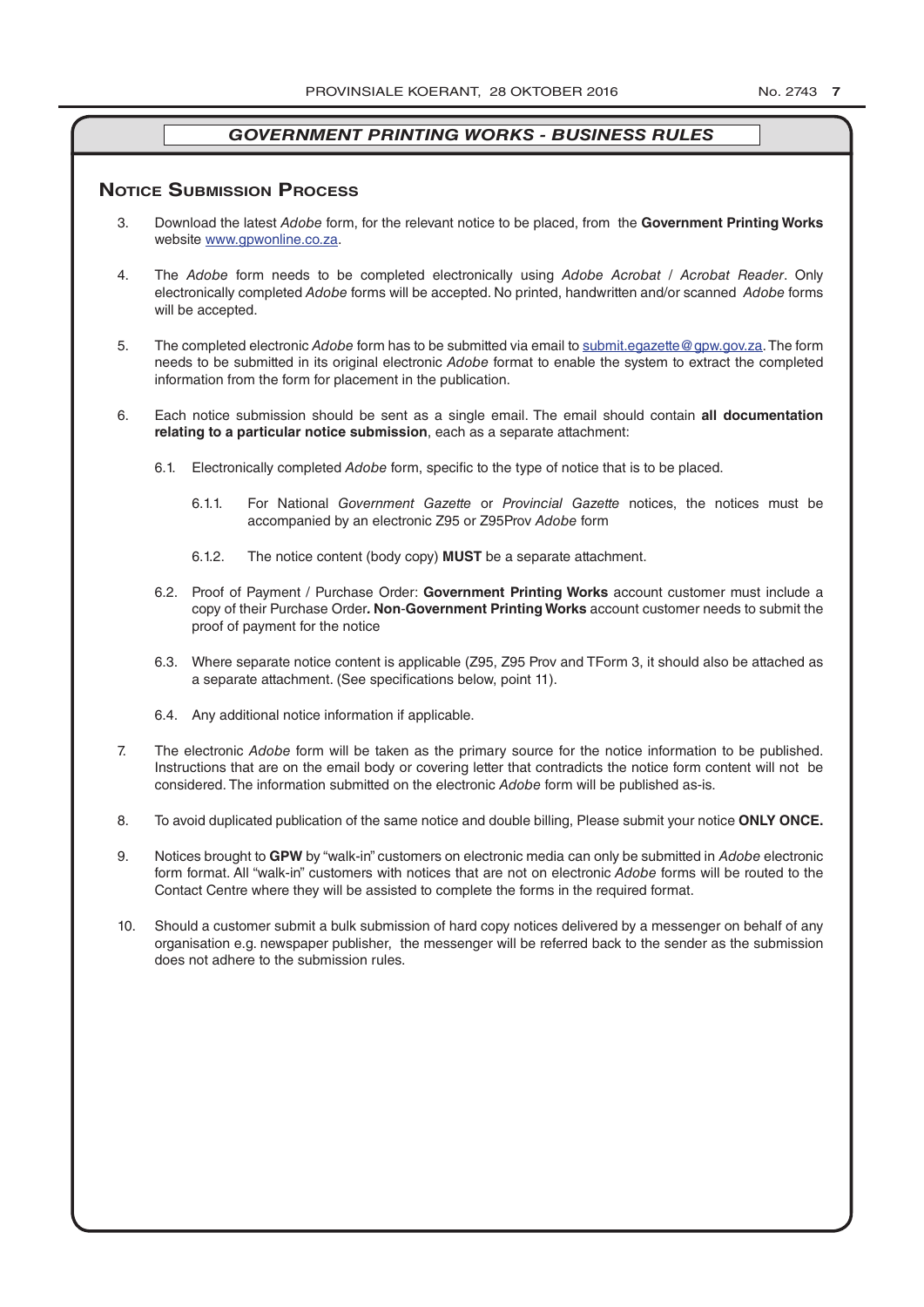# **COPY (SEPARATE NOTICE CONTENT DOCUMENT)**

- 11. Where the copy is part of a separate attachment document for Z95, Z95Prov and TForm03
	- 11.1. Copy of notices must be supplied in a separate document and may not constitute part of any covering letter, purchase order, proof of payment or other attached documents.

The content document should contain only one notice. (You may include the different translations of the same notice in the same document).

11.2. The notice should be set on an A4 page, with margins and fonts set as follows:

Page size  $=$  A4 Portrait with page margins: Top  $=$  40mm, LH/RH  $=$  16mm, Bottom  $=$  40mm; Use font size: Arial or Helvetica 10pt with 11pt line spacing;

Page size = A4 Landscape with page margins:  $Top = 16$ mm, LH/RH = 40mm, Bottom = 16mm; Use font size: Arial or Helvetica 10pt with 11pt line spacing;

# **CAnCellATions**

- 12. Cancellation of notice submissions are accepted by **GPW** according to the deadlines stated in the table above in point 2. Non-compliance to these deadlines will result in your request being failed. Please pay special attention to the different deadlines for each gazette. Please note that any notices cancelled after the cancellation deadline will be published and charged at full cost.
- 13. Requests for cancellation must be sent by the original sender of the notice and must accompanied by the relevant notice reference number (N-) in the email body.

# **AmenDmenTs To noTiCes**

14. With effect from 01 October 2015, **GPW** will not longer accept amendments to notices. The cancellation process will need to be followed according to the deadline and a new notice submitted thereafter for the next available publication date.

# **REJECTIONS**

- 15. All notices not meeting the submission rules will be rejected to the customer to be corrected and resubmitted. Assistance will be available through the Contact Centre should help be required when completing the forms. (012-748 6200 or email info.egazette@gpw.gov.za). Reasons for rejections include the following:
	- 15.1. Incorrectly completed forms and notices submitted in the wrong format, will be rejected.
	- 15.2. Any notice submissions not on the correct *Adobe* electronic form, will be rejected.
	- 15.3. Any notice submissions not accompanied by the proof of payment / purchase order will be rejected and the notice will not be processed.
	- 15.4. Any submissions or re-submissions that miss the submission cut-off times will be rejected to the customer. The Notice needs to be re-submitted with a new publication date.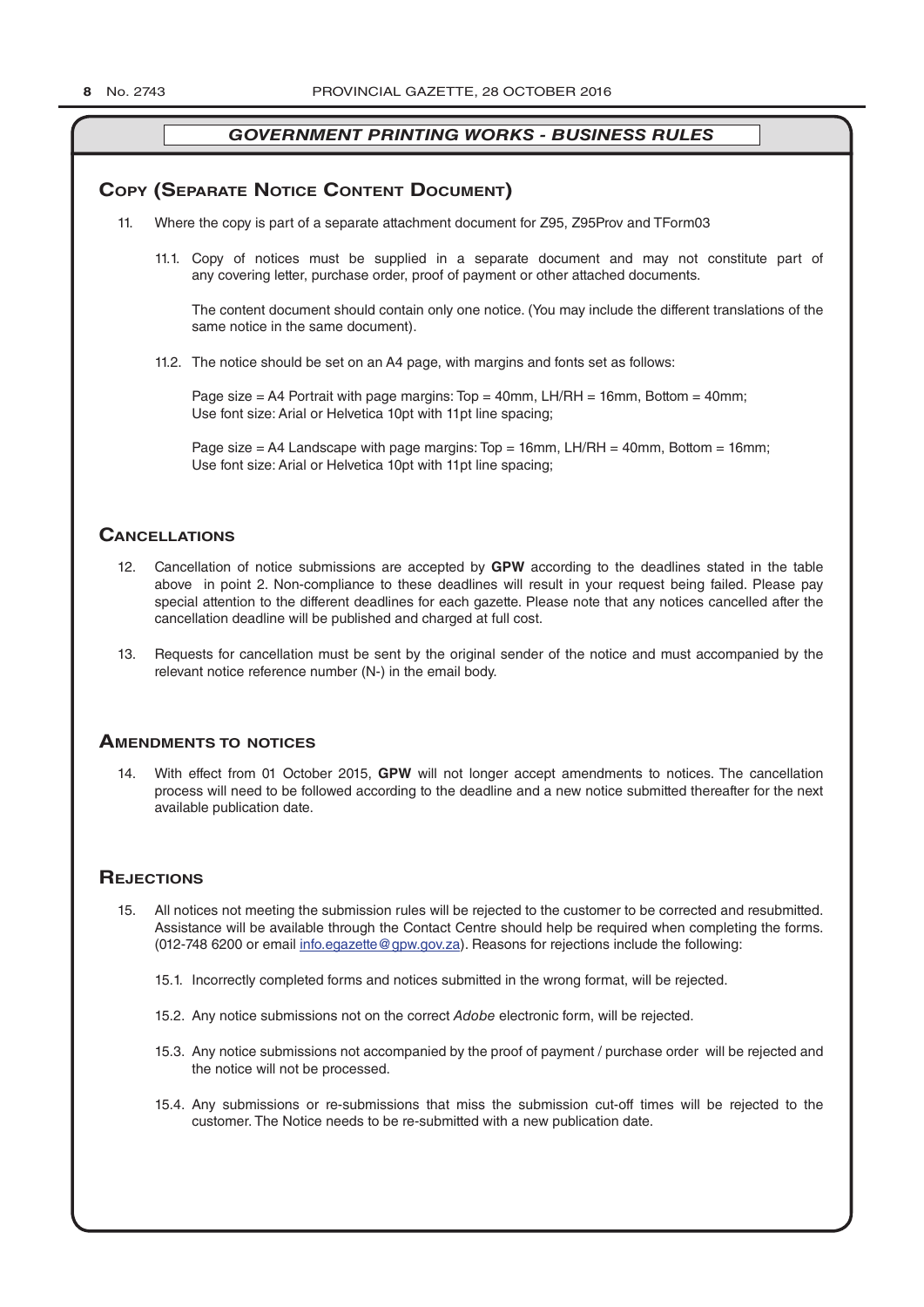#### **ApprovAl of noTiCes**

- 16. Any notices other than legal notices are subject to the approval of the Government Printer, who may refuse acceptance or further publication of any notice.
- 17. No amendments will be accepted in respect to separate notice content that was sent with a Z95 or Z95Prov notice submissions. The copy of notice in layout format (previously known as proof-out) is only provided where requested, for Advertiser to see the notice in final Gazette layout. Should they find that the information submitted was incorrect, they should request for a notice cancellation and resubmit the corrected notice, subject to standard submission deadlines. The cancellation is also subject to the stages in the publishing process, i.e. If cancellation is received when production (printing process) has commenced, then the notice cannot be cancelled.

# **governmenT prinTer inDemnifieD AgAinsT liAbiliTy**

- 18. The Government Printer will assume no liability in respect of—
	- 18.1. any delay in the publication of a notice or publication of such notice on any date other than that stipulated by the advertiser;
	- 18.2. erroneous classification of a notice, or the placement of such notice in any section or under any heading other than the section or heading stipulated by the advertiser;
	- 18.3. any editing, revision, omission, typographical errors or errors resulting from faint or indistinct copy.

## **liAbiliTy of ADverTiser**

19. Advertisers will be held liable for any compensation and costs arising from any action which may be instituted against the Government Printer in consequence of the publication of any notice.

# **CusTomer inquiries**

Many of our customers request immediate feedback/confirmation of notice placement in the gazette from our Contact Centre once they have submitted their notice – While **GPW** deems it one of their highest priorities and responsibilities to provide customers with this requested feedback and the best service at all times, we are only able to do so once we have started processing your notice submission.

**GPW** has a 2-working day turnaround time for processing notices received according to the business rules and deadline submissions.

Please keep this in mind when making inquiries about your notice submission at the Contact Centre.

- 20. Requests for information, quotations and inquiries must be sent to the Contact Centre ONLY.
- 21. Requests for Quotations (RFQs) should be received by the Contact Centre at least **2 working days** before the submission deadline for that specific publication.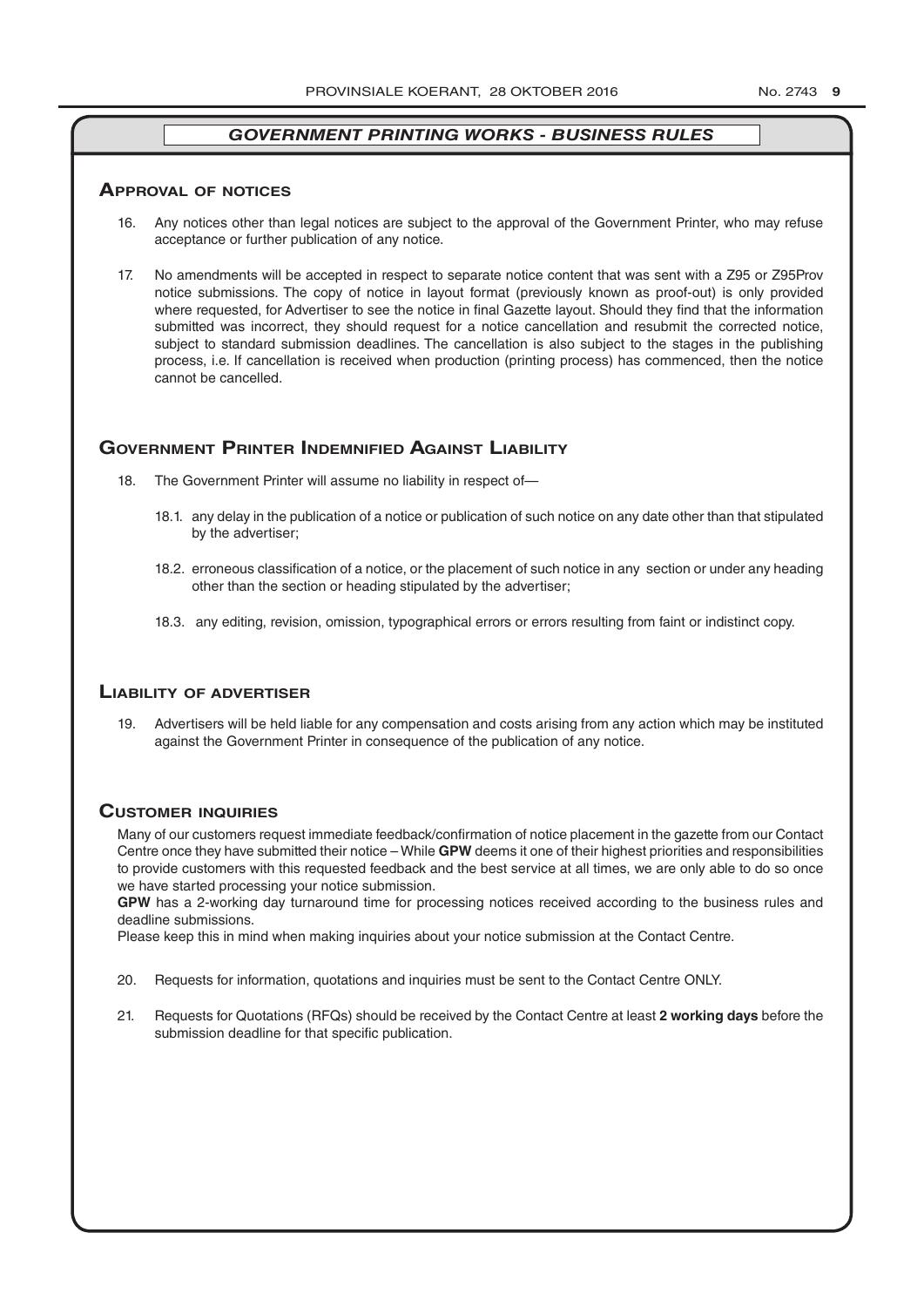#### **pAymenT of CosT**

- 22. The Request for Quotation for placement of the notice should be sent to the Gazette Contact Centre as indicated above, prior to submission of notice for advertising.
- 23. Payment should then be made, or Purchase Order prepared based on the received quotation, prior to the submission of the notice for advertising as these documents i.e. proof of payment or Purchase order will be required as part of the notice submission, as indicated earlier.
- 24. Where there is any doubt about the cost of publication of a notice, and in the case of copy, an enquiry, accompanied by the relevant copy, should be addressed to the Gazette Contact Centre, **Government Printing Works**, Private Bag X85, Pretoria, 0001 email: info.egazette@gpw.gov.za before publication.
- 25. Overpayment resulting from miscalculation on the part of the advertiser of the cost of publication of a notice will not be refunded, unless the advertiser furnishes adequate reasons why such miscalculation occurred. In the event of underpayments, the difference will be recovered from the advertiser, and future notice(s) will not be published until such time as the full cost of such publication has been duly paid in cash or electronic funds transfer into the **Government Printing Works** banking account.
- 26. In the event of a notice being cancelled, a refund will be made only if no cost regarding the placing of the notice has been incurred by the **Government Printing Works**.
- 27. The **Government Printing Works** reserves the right to levy an additional charge in cases where notices, the cost of which has been calculated in accordance with the List of Fixed Tariff Rates, are subsequently found to be excessively lengthy or to contain overmuch or complicated tabulation.

# **proof of publiCATion**

- 28. Copies of any of the *Government Gazette* or *Provincial Gazette* can be downloaded from the **Government Printing Works** website www.gpwonline.co.za free of charge, should a proof of publication be required.
- 29. Printed copies may be ordered from the Publications department at the ruling price. The **Government Printing Works** will assume no liability for any failure to post or for any delay in despatching of such *Government Gazette*(s).

# *GOVERNMENT PRINTING WORKS CONTACT INFORMATION*

**Physical Address: Postal Address: GPW Banking Details: Government Printing Works** Private Bag X85 **Bank:** ABSA Bosman Street 149 Bosman Street Pretoria **Account No.:** 405 7114 016 Pretoria 0001 **Branch Code:** 632-005

**For Gazette and Notice submissions:** Gazette Submissions: **E-mail:** submit.egazette@gpw.gov.za **For queries and quotations, contact:** Gazette Contact Centre: **E-mail:** info.egazette@gpw.gov.za

**Contact person for subscribers:** Mrs M. Toka: **E-mail:** subscriptions@gpw.gov.za

**Tel:** 012-748 6200

**Tel:** 012-748-6066 / 6060 / 6058 **Fax:** 012-323-9574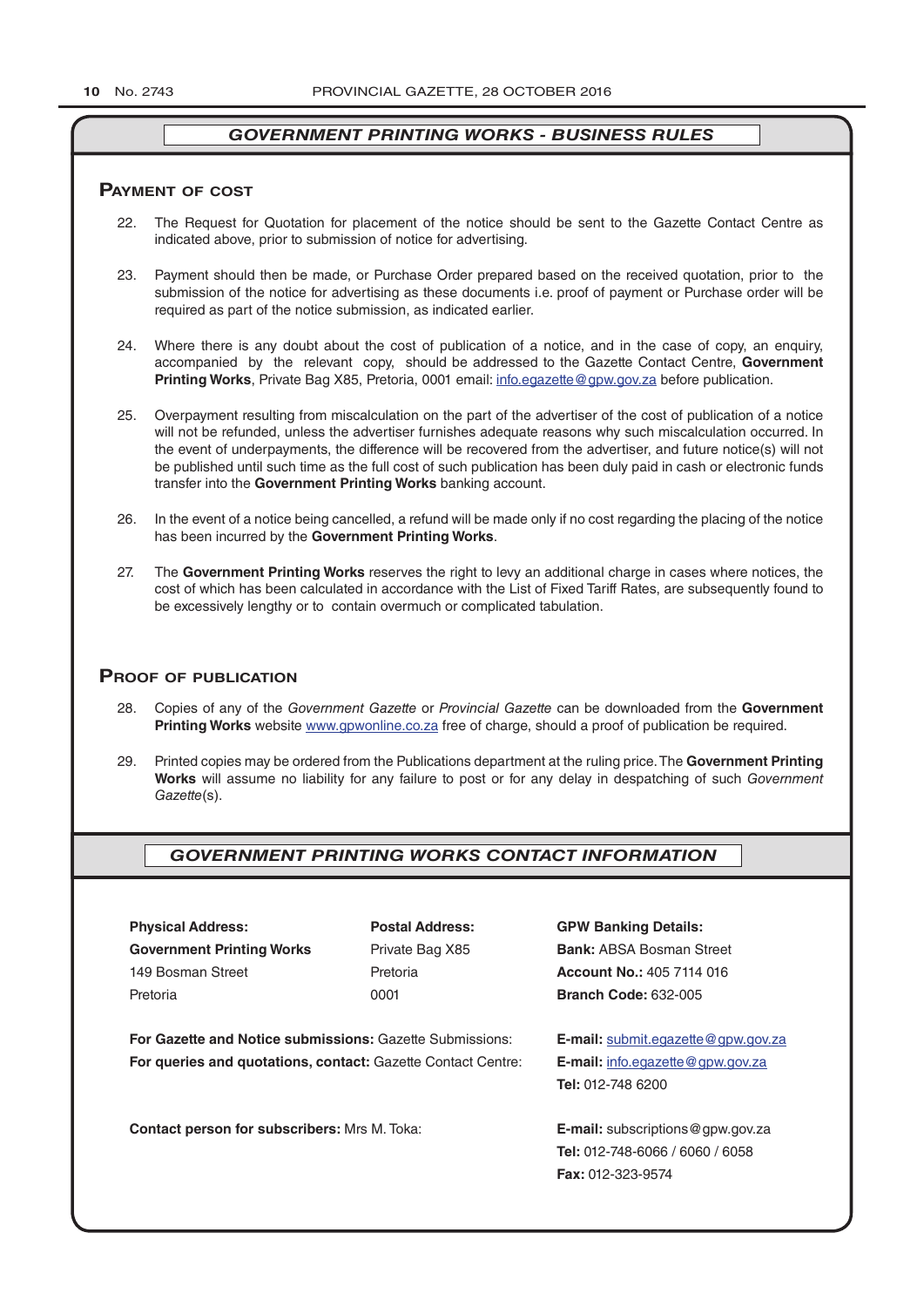# General Notices • Algemene Kennisgewings

# **NOTICE 147 OF 2016**

#### **PIET RETIEF AMENDMENT SCHEME 320.**

NOTICE OF APPLICATION FOR THE AMENDMENT OF THE PIET RETIEF TOWN PLANNING SCHEME, 1980, IN TERMS OF SECTION 56 (1) (b) (i) OF THE TOWN-PLANNING AND TOWNSHIPS ORDINANCE, 1986 (ORDINANCE No. 15 OF 1986)

I, Pinkie Kühne, being the authorised agent of the registered owner of the property mentioned below, hereby give notice, in terms of the above Ordinance, that I have applied to the Mkhondo Municipality, Piet Retief, for the amendment of the Town Planning Scheme, known as the Piet Retief Town Planning Scheme, 1980, by the rezoning of Remainder of Erf 208, situated at No. 5 Rabe Street, Piet Retief, from "Residential 1" to "Residential 3".

Particulars of the application will lie for inspection during normal office hours at the office of the Municipal Manager, Civic Centre, Mark Street, Piet Retief for a period of 28 (twenty eight) days from 28 October 2016.

Objections to this application must, within a period of 28 (twenty eight) days from 28 October 2016, written and in duplicate, be submitted to the Municipal Manager at the above address, or be posted to P. O. Box 23, Piet Retief, 2380.

Agent: Pinkie Kühne, P. O. Box 22072, Newcastle, 2940. Tel/fax.: 034 312 3116 E-mail: pkuhne@telkomsa.net

28-04

### **KENNISGEWING 147 VAN 2016**

### **PIET RETIEF WYSIGINGSKEMA 320.**

KENNISGEWING VAN AANSOEK OM DIE WYSIGING VAN DIE PIET RETIEF STADSBEPLANNINGSKEMA, 1980, INGEVOLGE ARTIKEL 56 (1) (b) (i) VAN DIE ORDONNANSIE OP DORPSBEPLANNING EN DORPE, 1986 (ORDONNANSIE No. 15 VAN 1986)

Ek, Pinkie Kühne, synde die gemagtigde agent van die geregistreerde eienaar van die ondergenoemde eiendom, gee hiermee, ingevolge bogenoemde Artikel, kennis dat ek by die Mkondo Munisipaliteit, Piet Retief, aansoek gedoen het om die wysiging van die Dorpsbeplanningskema, bekend as die Piet Retief Dorpsbeplanningskema, 1980, deur die hersonering van Restant van Erf 208, geleë te Rabestraat 5, Piet Retief, vanaf "Residensieёl 1" na "Residensieël 3".

Besonderhede van die aansoek lê ter insae gedurende gewone kantoorure by die kantoor van die Munisipale Bestuurder, Burgersentrum, Markstraat, Piet Retief, vir 'n tydperk van 28 (agt en twintig) dae vanaf 28 Oktober 2016.

Besware of vertoё teen die aansoek moet, binne 'n tydperk van 28 (agt en twintig) dae vanaf 28 October 2016, geskrewe en in tweevoud, ingehandig word by die Munisipale Bestuurder by bovermelde adres, of gepos word aan Posbus 23, Piet Retief, 2380.

Agent: Pinkie Kühne, Posbus 22072, Newcastle, 2940. Tel/faks: 034 312 3116 E-pos: pkuhne@telkomsa.net

### **Piet Retief Amendment Scheme No. 20**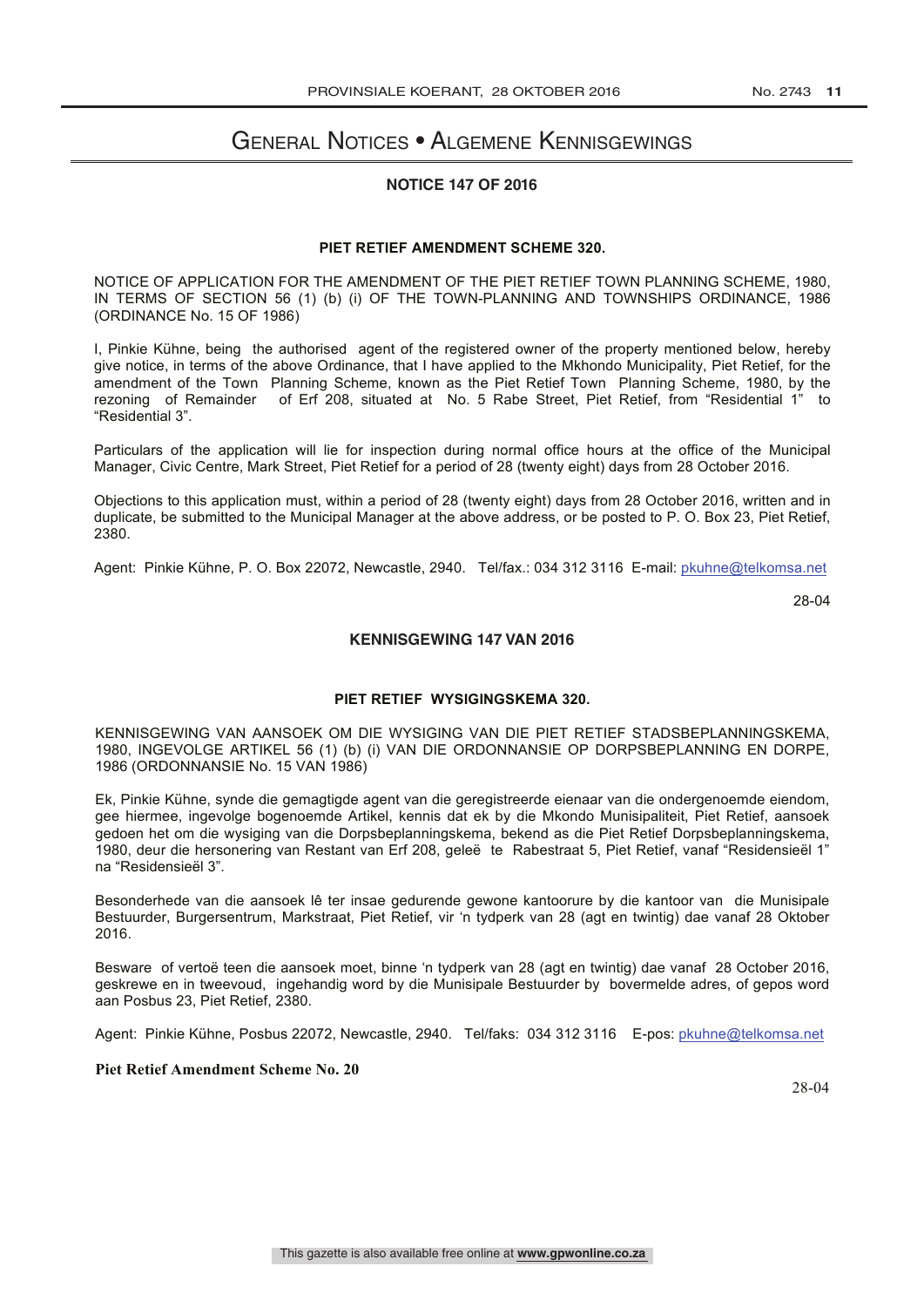# **NOTICE 148 OF 2016**

# **NOTICE OF A BASIC ASSESSMENT PROCESS FOR THE PROPOSED EXPANSION OF A FARM DAM ON DRIEPAN 360 IR, DRIEFONTEIN, MKHONDO LOCAL MUNICIPALITY, MPUMALANGA PROVINCE.**

Notice is hereby given in terms of the EIA regulations published in Government Notice R. 982 of 04 December 2014, Chapter 5 of the National Environmental Management Act (Act 107 of 1998) with the intent to carry out the following listed activities:

 Expansion of an existing farm dam on the farm Driepan 360 IR, Driefontein, Mkhondo Local Municipality, Mpumalanga Province. KENNISGEWING VAN AANSOEK OM WYSIGING VAN DIE EMALAHLENISGEWING VAN DIE EMALAHLENISGEWING VAN DIE EMALAHLENISGE

**Applicant:** Paulsboerdery **GROUNDERS ARTICEL 56(1)** 2010 INGEVOLGE ARTICEL 56(1)  $\mathcal{L}_{\text{P}}$ 

**Postal:** Private Bag X5022, Piet Retief, 2382. FUStal. It in die Bay AJUZZ, Fleit Neiter, ZJUZ.

**Consultant:** Bheki Mndawe for ESIMZWA Environmental Services (Pty) Ltd **Consultant:** Brieki Mindawe for ESHMZWA Environmental Services (Pty) Ltd

**Cell:** (072) 814 5409 dorpsbeplanningskema, bekend as die hersoneringskema 2010 deur die hersonering van die h

**Fax:** (017) 634 7382 kantoore. Besonderhede van die aansoek lê ter insae gewone kantoorure by die Hoofstadsbeplanne

**Email:** esimzwa@gmail.com **28 Oktober 2016**. Besware teen of vertoë ten opsigte van die aansoek moet binne 'n tydperk van 28 dae vanaf

In order to ensure that you are identified and registered as an interested and/or affected party please submits your name, contact information and interest in the matter, in writing, to the contact person given above within 30 days of publication of this advertisement. picase submits your name, comact

### **NOTICE 149 OF 2016**

NOTICE OF APPLICATION FOR AMENDMENT OF THE EMALAHLENI LAND USE MANAGEMENT SCHEME 2010 IN TERMS OF SECTION 56 (1)(b)(i) OF THE TOWNPLANNING AND TOWNSHIPS ORDINANCE, 1986, READ TOGETHER WITH SPLUMA, ACT 16 OF 2013

### **EMALAHLENI AMENDMENT SCHEME 1613**

I, Laurette Swarts Pr. Pln of Korsman & Associates being the authorised agent of the owner of Erf 48 Fransville Township, Registration Division J.S., Province of Mpumalanga, hereby give notice in terms of Section 56(1)(b)(i) of the Town Planning and Townships Ordinance, 1986, read together with SPLUMA, 2013, that I have applied to the Emalahleni Local Municipality for the amendment of the town planning scheme known as the Emalahleni Land Use Management Scheme 2010 by the rezoning of the erf described above, situated at 2 Maria Street from "Residential 1" to "Business 4" for the purpose offices. Particulars of the application will lay for inspection during normal office hours at the office of the Chief Town Planner, third Floor, Civic Centre, Mandela Avenue, Emalahleni, for a period of 28 days from **28 October 2016.** Objections to or representations in respect of the application must be lodged with or made in writing to the Municipal Manager at the above address or at P.O Box 3, Emalahleni, 1035 within a period of 28 days from **28 October 2016**.

Address of applicant: Korsman & Associates, Private Bag X7294, Suite 295, Witbank, 1035, Phone: 013-650 0408, Fax: 086 663 6326, Email admin@korsman.co.za Our ref: R1329-advGazette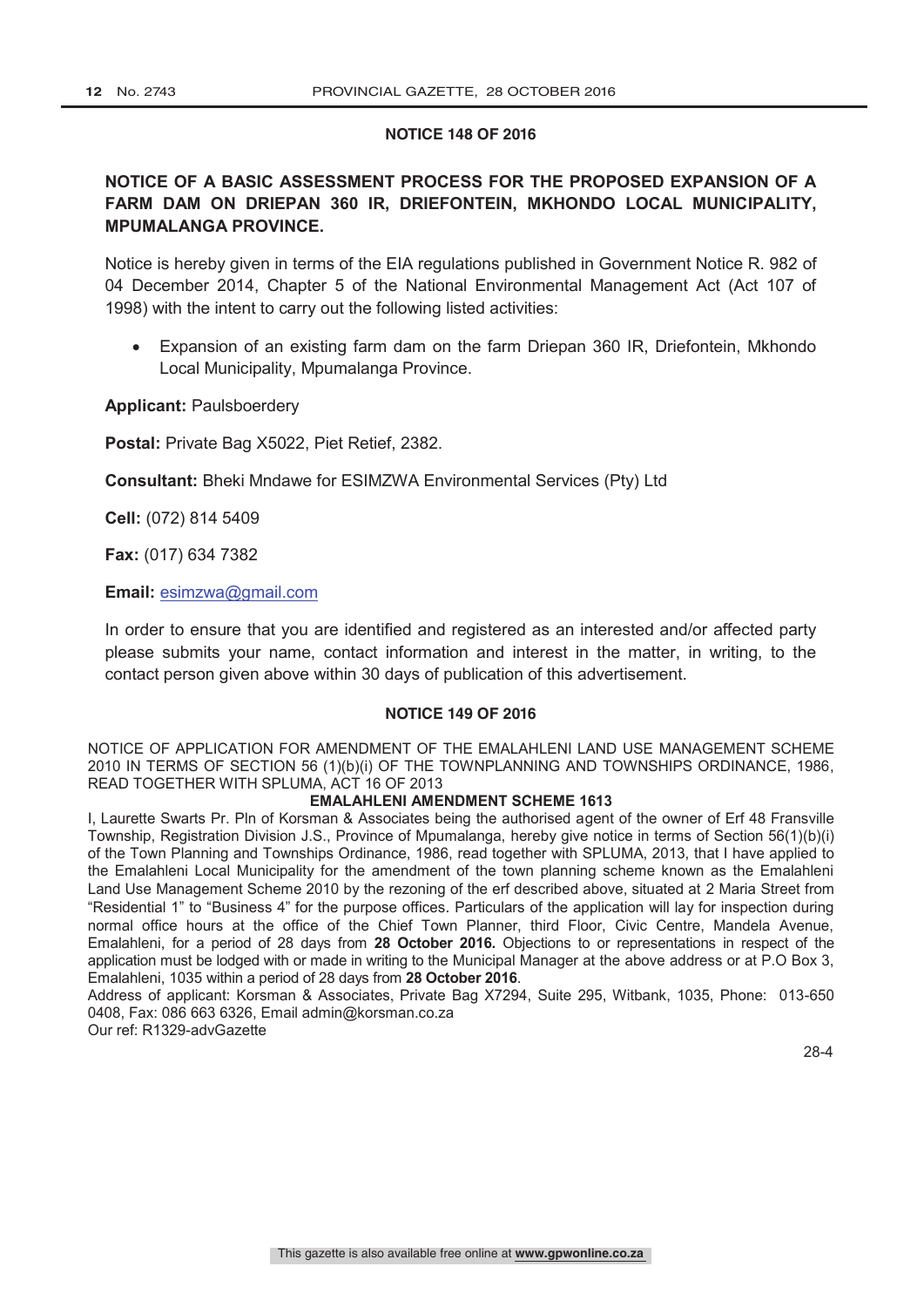#### **KENNISGEWING 149 VAN 2016**

KENNISGEWING VAN AANSOEK OM WYSIGING VAN DIE EMALAHLENI GRONDGEBRUIKBESTUURSKEMA, 2010 INGEVOLGE ARTIKEL 56(1)(b)(i) VAN DIE ORDONNANSIE OP DORPSBEPLANNING EN DORPE, 1986, SAAMGELEES MET SPLUMA, WET 16 VAN 2013

# **EMALAHLENI WYSIGINGSKEMA 1613**

Ek, Laurette Swarts Pr. Pln van Korsman & Venote synde die gemagtigde agent van die eienaar van Erf 48 Fransville Dorpsgebied, Registrasie Afdeling J.S., Provinsie van Mpumalanga gee hiermee ingevolge artikel 56(1)(b)(i) van die Ordonnansie op Dorpsbeplanning en Dorpe, 1986, saamgelees met SPLUMA, 2013, kennis dat ek by die Emalahleni Plaaslike Munisipaliteit aansoek gedoen het om die wysiging van die dorpsbeplanningskema, bekend as die Emalahleni Grondgebruikbestuurskema 2010 deur die hersonering van die eiendom hierbo beskryf, geleë te Mariastraat 2, van "Residensieel 1" na "Besigheid 4" vir die doel van kantore. Besonderhede van die aansoek lê ter insae gedurende gewone kantoorure by die Hoofstadsbeplanner,<br>Derdevloer, Burgersentrum, Mandelarylaan, Emalahleni, vir 'n tydperk van 28 dae vanaf Derdevloer, Burgersentrum, Mandelarylaan, Emalahleni, vir 'n tydperk van 28 dae vanaf **28 Oktober 2016**. Besware teen of vertoë ten opsigte van die aansoek moet binne 'n tydperk van 28 dae vanaf **28 Oktober 2016** skriftelik tot die munisipale Bestuurder by bovermelde adres of by Posbus 3, Emalahleni, 1035 ingedien of gerig word.

Adres van applikant: Korsman & Venote, Privaatsak X7294, Suite 295, Witbank, 1035, Tel: 013-650 0408 Faks: 086 663 6326, E-pos admin@korsman.co.za

Ons verwysing: R1329-advGazette

28-4

# Proclamation • Proklamasie

# $2010$  In Terms of Section 56 (1)(b)(i) OF The Townships ordinal  $\alpha$ **PROCLAMATION 73 OF 2016**

#### $EMALAHLENI LOGL MUNICIPALITY$ </u> Township, Registration Division J.S., Province of Mpumalanga, hereby give notice in terms of Section 56(1)(b)(i) **NOTICE OF APPROVAL OF AMENDMENT SCHEMES 1512, 1579, 1686 AND 1804**

of the Town Planning and Townships Ordinance, 1986, read together with SPLUMA, 2013, that I have applied to The Local Municipality of Emalahleni declares hereby in terms of the provisions of Section  $57(1)(a)$  of the Town-Planning and Townships Ordinative, 1900, that it has applywed the annehment Scheme below, belief at annehment of the er<br>molecules is not the Management Scheme 2010 by the reasons of the under modern more from their present Emalahleni Land Use Management Scheme, 2010, by the rezoning of the under mentioned properties from their present<br>zonings to the new zoning as indicated below. normal office hours at the office of the Chief Town Planner, third Floor, Civic Centre, Mandela Avenue, and Townships Ordinance, 1986, that it has approved the amendment schemes below, being an amendment of the zonings to the new zoning as indicated below.

| Amendment<br>Scheme | Description of property                                     | Present Zoning  | New zoning                                                              |
|---------------------|-------------------------------------------------------------|-----------------|-------------------------------------------------------------------------|
| 1512                | 4305. eMalahleni<br>Erf<br>(was<br>Witbank) Extension 10    | "Residential 4" | "Institutional"                                                         |
| 1579                | 1763. eMalahleni<br>Erf<br>(was<br>Witbank) Extension 8     | Residential 1   | "Residential 3"                                                         |
| 1686                | The farm Suikervallei 457 JS                                | "Agricultural"  | "Special" for the purpose of<br>mining<br>brick<br>and<br>manufacturing |
| 1804                | 1966.<br>eMalahleni<br>Erf<br>(was<br>Witbank) Extension 10 | "Residential 1" | "Business 3"                                                            |

Map 3 and the scheme clauses of the amendment schemes are filed with the Director, Department of Agriculture, Rural Development and Land Administration Mpumalanga Province, and the Municipal Manager, Emalahleni Local Municipality and are open for inspection at all reasonable times.

# **T JANSEN VAN VUUREN**

| <b>MUNICIPAL MANAGER</b><br>Civic Centre |                                                              |  |
|------------------------------------------|--------------------------------------------------------------|--|
| Mandela Street                           | P.O. Box 3                                                   |  |
| <b>eMALAHLENI</b><br>1035                | eMalahleni<br>1035                                           |  |
| Notice Number :<br>Publication date:     | 55/2016<br>Provincial Gazette of Mpumalanga: 28 October 2016 |  |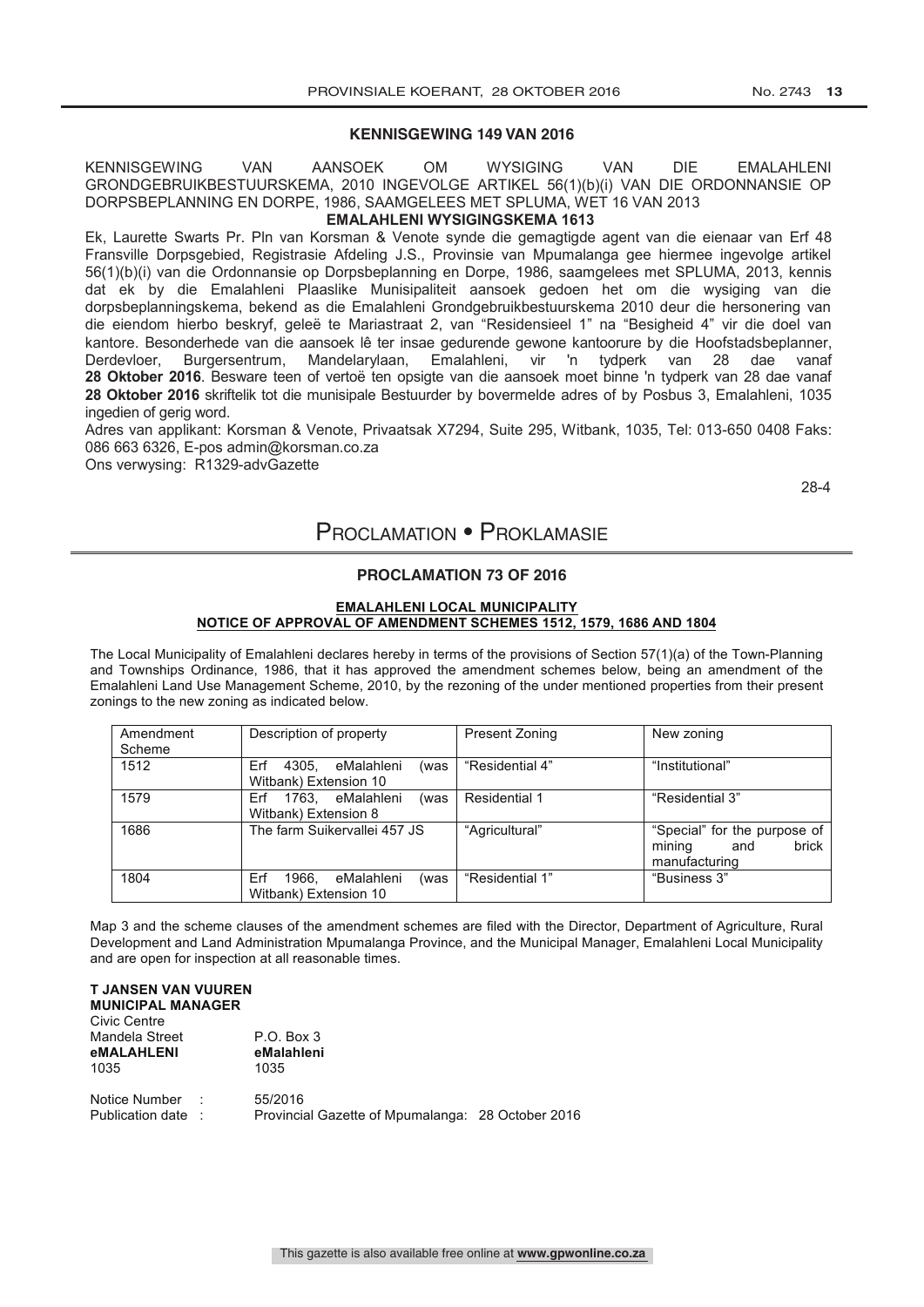# Provincial Notices • Provinsiale Kennisgewings

# **PROVINCIAL NOTICE 86 OF 2016**

# **STEVE TSHWETE AMENDMENT SCHEME No. 680 NOTICE OF APPLICATION FOR THE AMENDMENT OF THE STEVE TSHWETE TOWN PLANNING SCHEME, 2004, IN TERMS OF SECTION 56 (1) (b) (i) OF THE TOWN PLANNING AND TOWNSHIPS ORDINANCE, 1986 (ORDINANCE 15 OF 1986)**

We, Izwe Libanzi Development Consultants Planners, being the authorized agent of the registered owners of **Portion 1 of erf 1907 Middelburg Township** hereby give notice in terms of section 56 (1) (b) (i) of the town planning and townships ordinance, 1986, that we have applied to **the Steve Tshwete Local Municipality** for the amendment of the town planning scheme known as the **Steve Tshwete Town Planning Scheme, 2004**, for the rezoning of the abovementioned property situated in Middelburg Township, by rezoning the property from **"Residential 1"** to **"Residentiai 3"** use zone.

Particulars of the application will lie for inspection during normal office hours at **the office of the Municipal Manager, Steve Tshwete Local Municipality, Municipal Buildings, Wanderers Avenue, Middelburg, 1050,** for a period of 28 days from **21 OCTOBER 2016.**

Objections to or representations in respect of the application must be lodged with or made in writing to **the Municipal Manager** at the above address or at **P.O. Box 14, Middelburg, 1050,** within a period of 28 days from **21 OCTOBER 2016.**

**Applicant:** Izwe Libanzi Development Consultants Planners P. O. Box 114, Ekangala 1021 Tel: 079 764 7239, Fax: (086) 273 1398, Email: joembonani6@gmail.com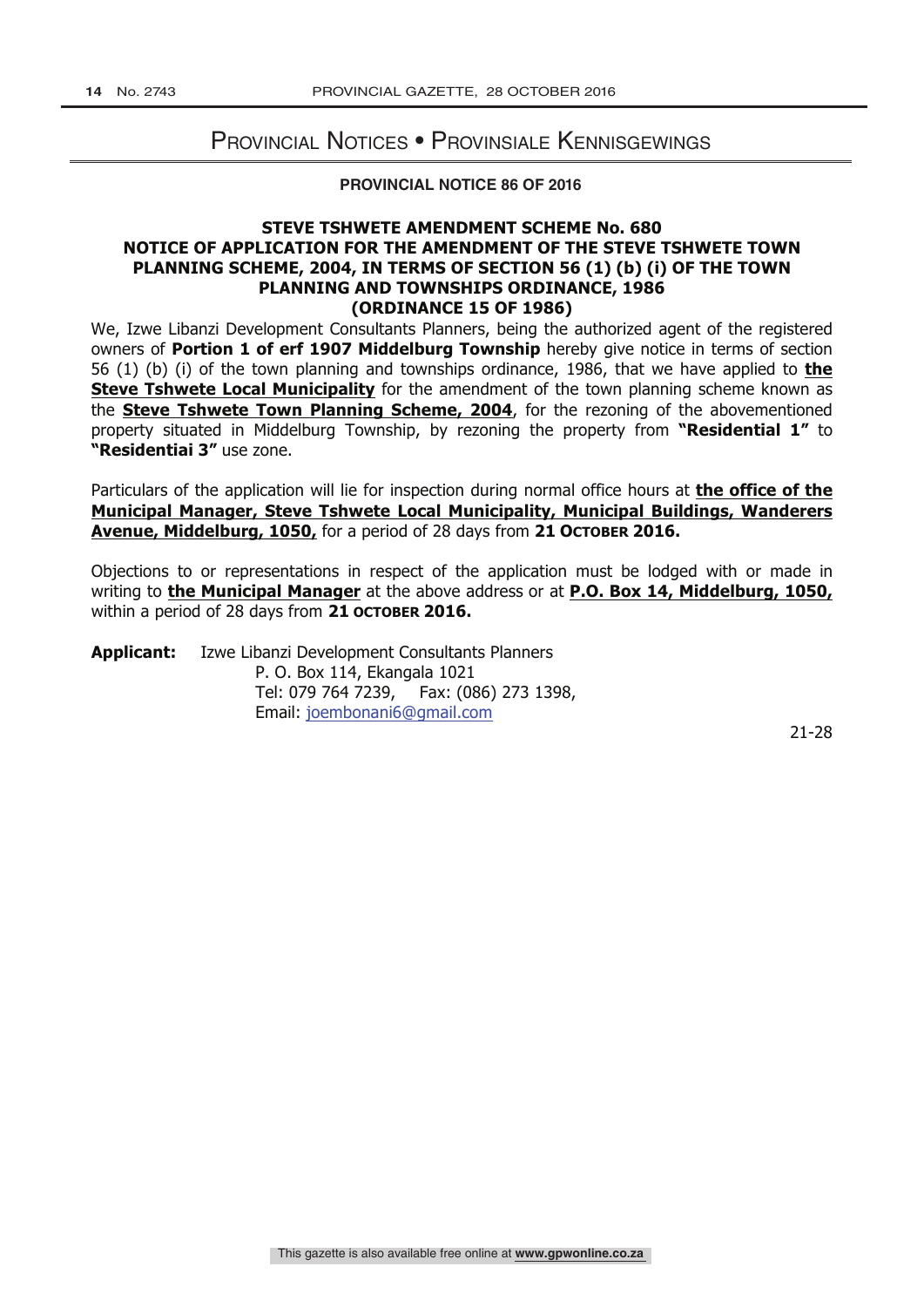# **PROVINSIALE KENNISGEWING 86 VAN 2016**

# **STEVE TSHWETE WYSIGINGSKEMA NO. 680 KENNISGEWING VAN AANSOEK OM DIE WYSIGING VAN DIE STEVE TSHWETE DORPSBEPLANNINGSKEMA, 2004, INGEVOLGE ARTIKEL 56 (1) (b) (i) VAN DIE ORDONNANSIE OP DORPSBEPLANNING EN DORPE, 1986 (ORDONNANSIE 15 VAN 1986)**

Ons, **Izwe Libanzi Ontwikkelings Konsultante Beplanners**, synde die gemagtigde agent van die geregistreerde eienaars van die **Gedeelte 1 van erf 1907 Middelburg Dorp,** gee hiermee ingevolge artikel 56 (1) (b) (i) van die ordonansie op dorpsbeplanning en dorpe, 1986, kennis dat ons by **Steve Tshwete Plaaslike Munisipaliteit** aansoek gedoen het om die wysiging van **Steve Tshwete Dorpsbeplanningskema, 2004,** deur die hersonering van die gedeelte 1 van erf 1907 Middelburg dorp, gelee in Middelburg dorp, deur die hersonering van die eiendom vanaf **"Residensiele 1"** na **"Residensiele 3",** gebruik sone, onderworpe aan sekere voorwaardes.

Besonderhede van die aansoek lê ter insae gedurende gewone kantoorure **by die kantoor van die Munisipale Bestuurder, Steve Tshwete Plaaslike Munisipaliteit, Munisipale gebou, Wandererslaan, Middelburg, 1050**, vir 'n tydperk van 28 dae vanaf **21 OKTOBER 2016.**

Besware of vertoë ten opsigte van die aansoek moet binne 'n tydperk van 28 dae vanaf **21 OKTOBER 2016**, skriftelik by of tot die **Munisipale Bestuurder** by bovermelde adres of by **Posbus 14, Middelburg, 1050,** ingedien of gerig word.

**Applikant**: Izwe Libanzi Ontwikkelings Konsultante Beplanners Posbus 114, Ekangala 1021 Tel: 079 764 7239, Fax: (086) 273 1398, Email: joembonani6@gmail.com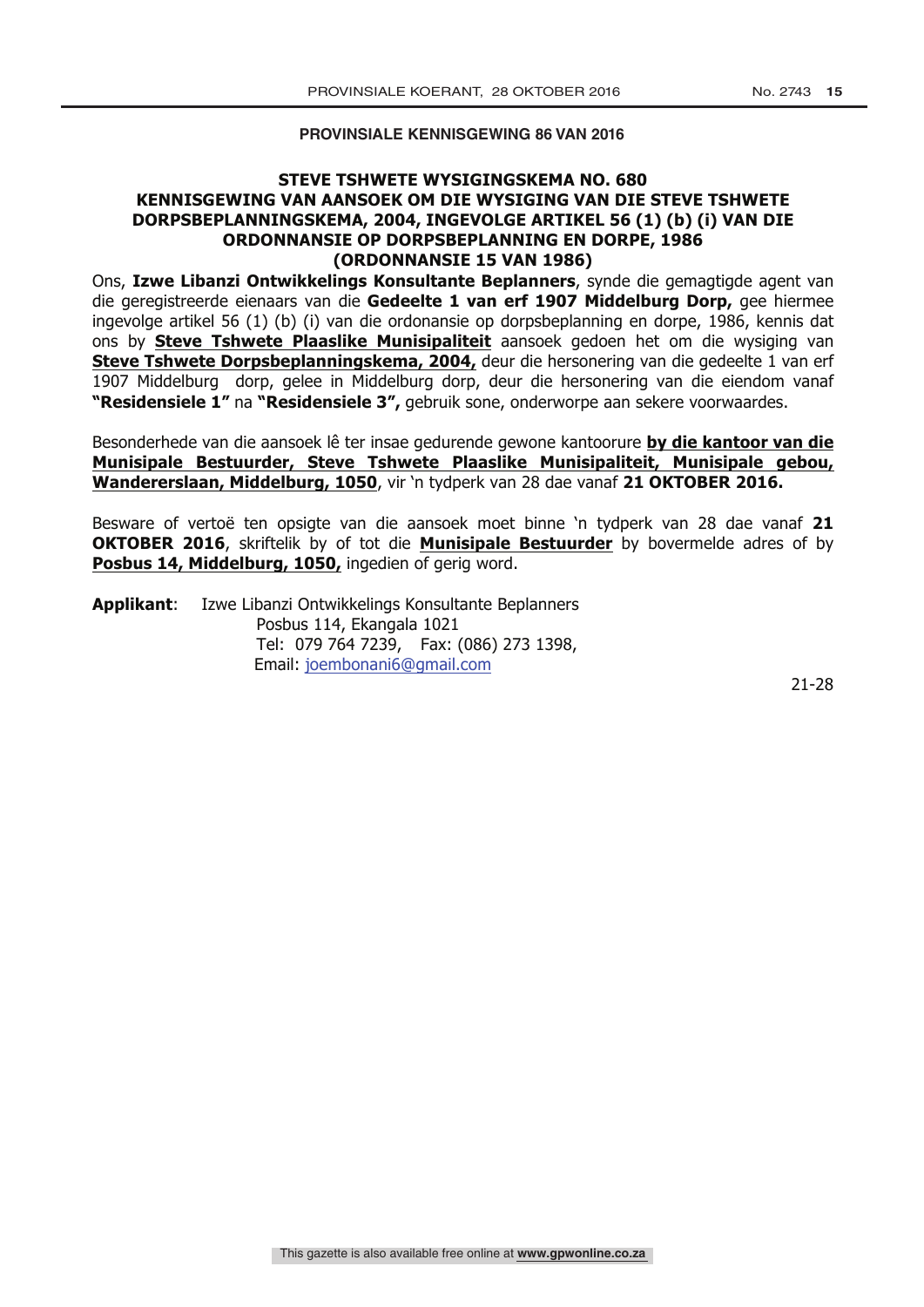# **PROVINCIAL NOTICE 88 OF 2016**

# **MPUMALANGA GAMING ACT, 1995 (ACT 5 OF 1995) AS AMENDED APPLICATION FOR AMENDMENT OF BOOKMAKER'S LICENCE**

Notice is hereby given that Keith Ho Racing (PTY) Ltd Registration Number 2005/020991/07 trading as BetXchange intends submitting an application to the Mpumalanga Gaming Board for the removal of its Bookmaker licence from the current premises at: Shop G10 & G11, corner Samara Machel and Paul Kruger, Nelspruit, Mpumalanga. The future premises will be located at: Shop 9A, Ekukanyeni Centre, Brown Street, Nelspruit, Mpumalanga. No changes to the existing ownership and licence conditions of the bookmaker licence is proposed in this application.

This application will be open for inspection at the office of the Mpumalanga Gaming Board at First Avenue, White River, South Africa, 1240 from 02 November 2016 to 02 December 2016. Attention is directed to provisions of Section 26 of the Mpumalanga Gaming Act, 1995 (Act No.5 of 1995) as amended, which makes provisions for the lodging of written objections in respect of the application. Such objections should be lodged with the Chief Executive Officer, Mpumalanga Gaming Board, First Avenue, Private Bag X9908, White River, South Africa, 1240, within the aforementioned public inspection period.

# **PROVINCIAL NOTICE 89 OF 2016**

### **NOTICE**

# **MPUMALANGA GAMING ACT, 1995 (ACT 5 OF 1995) AS AMENDED APPLICATION FOR TRANSFER AND REMOVAL OF BOOKMAKER LICENCE TO OTHER PREMISES**

Notice is hereby given that Betsa CC Registration Number 1995/048123/23 trading as Elukwatini Tattersalls intends submitting an application to the Mpumalanga Gambling Board for the transfer and removal of the bookmaker licence from Bettagaming US (Pty) Ltd Registration Number 2011/137047/07 trading as Bettagaming US (Pty) Ltd – Nelspruit. The current premises is located at: Top Floor of the Atlantic Café Building, 4 Samora Machel Drive, Nelspruit, Mpumalanga Province. The future business premises will be located at: Erf 106, Shop7, Elukwatini Shopping Centre, Mpumalanga Province. No changes to the licence conditions of the bookmaker licence is proposed in this application.

The application will be open for public inspection at the office of the Mpumalanga Gambling Board at First Avenue, White River, South Africa, 1240, from 31 October 2016 to 30 November 2016. Attention is directed to the provisions of Section 26 of the Mpumalanga Gaming Act, 1995 (Act No.5 of 1995) as amended, which makes provision for the lodging of written objections in respect of the application. Such objections should be lodged with the Chief Executive Officer, Mpumalanga Gaming Board, First Avenue, Private Bag X9908, White River, South Africa, 1240, within the aforementioned public inspection period.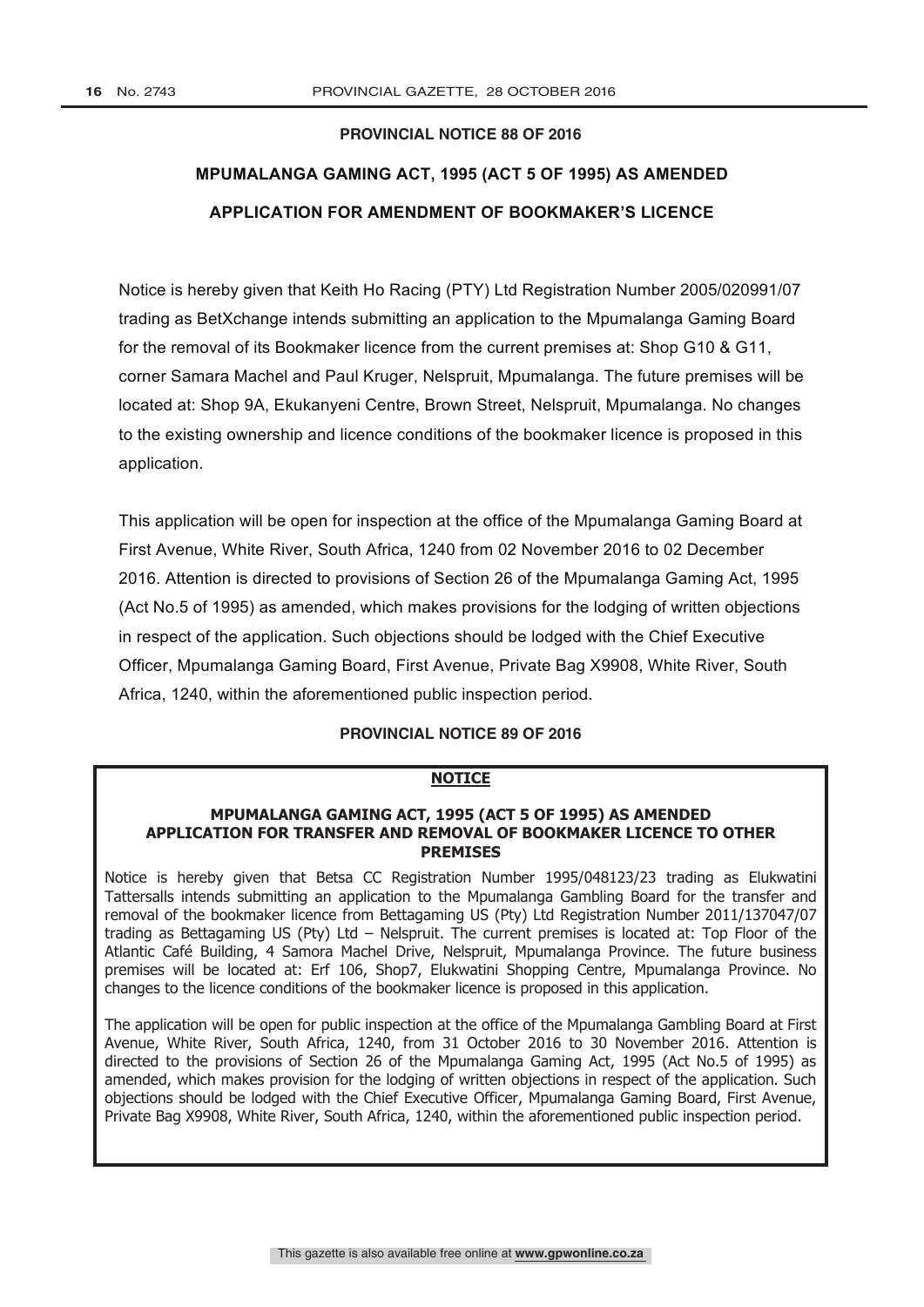# **PROVINCIAL NOTICE 90 OF 2016**

# **NOTICE OF APPLICATION FOR THE AMENDMENT OF THE ERMELO TOWN PLANNING SCHEME, 1982, IN TERMS OF SECTION 66 (1) OF THE MSUKALIGWA SPATIAL PLANNING AND LAND USE MANAGEMENT BY-LAW 2015**

# **AMENDMENT SCHEME 726**

I , Matthys Johannes Jonker, being the authorised agent of the owner of Erf 1/3151 Ermelo , hereby give notice in terms of Section 66 (1) of the Msukaligwa Spatial Planning and Land Use Management By-Law 2015, that I have applied to the municipality of Muskaligwa for the amendment of the Ermelo Town Planning Scheme 1982, by the rezoning of the property situate at Hannes Greyling Street Ermelo from Residential 1 to Residential 3 for Dwelling Units.

Particulars of the application will lie for inspection during normal office hours at the office of the Municipal Manager, 1st Floor, Msukaligwa Civic Centre, Ermelo for the period of 30 days from 28 October 2016 (the date of first publication of this notice).

Objections to or representations in respect of the application must be lodged with or made in writing to the Municipal Manager at the above address or at PO Box 48, Ermelo, 2350 within a period of 30 days from 28 October 2016.

Address of Agent: T & D Jonker PTY LTD. P.O. Box 2415, Middelburg 1050. Cell: 079 523 7532. Email: tiaan@lomarlandgoed.co.za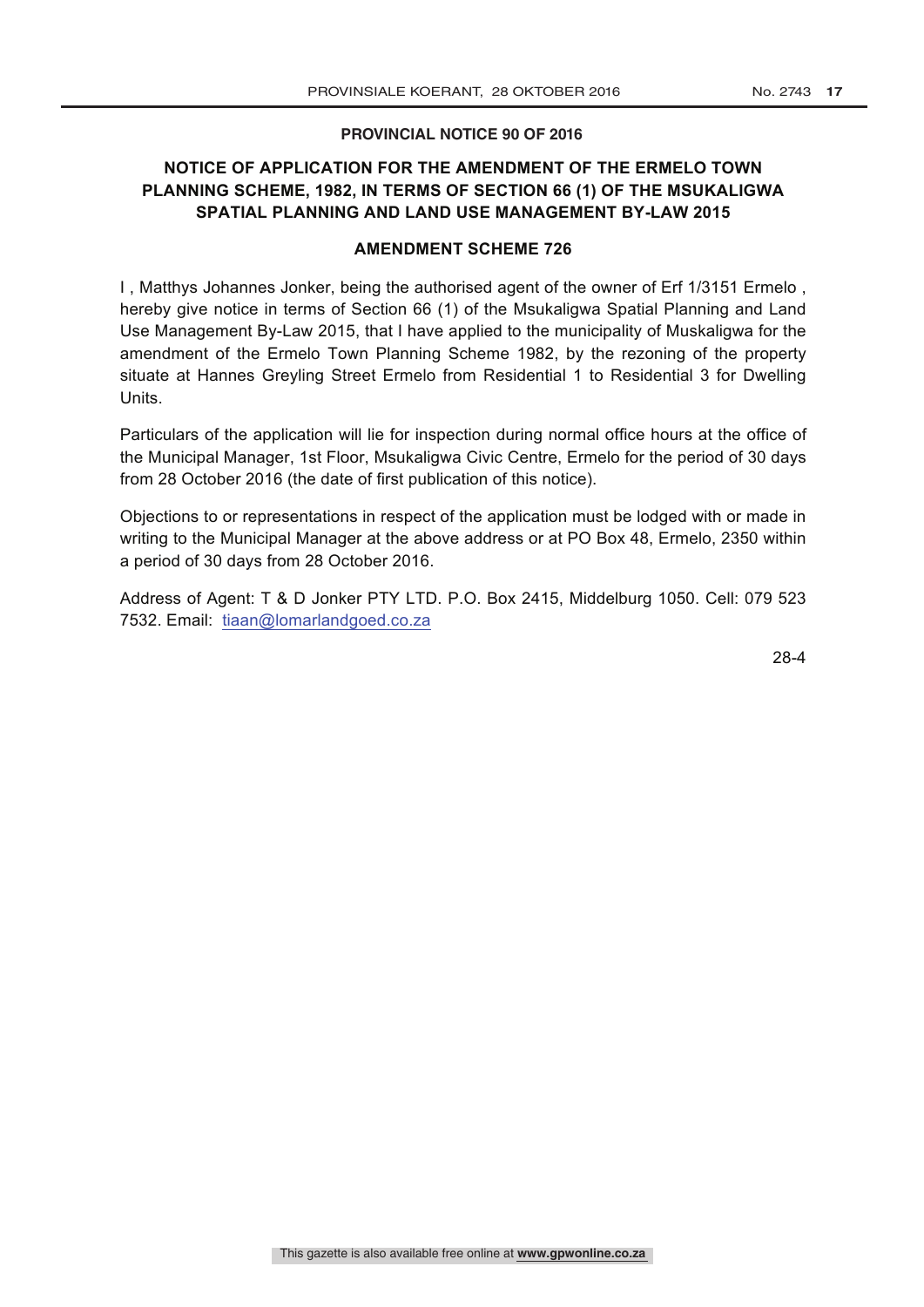# **PROVINSIALE KENNISGEWING 90 VAN 2016**

# **KENNISGEWING VAN AANSOEK OM WYSIGING VAN DIE ERMELO DORPSBEPLANNINGSKEMA 1982 INGEVOLGE ARTIKEL 66(1) VAN DIE MSUKALIGWA RUIMTELIKE BEPLANNIG EN GRONDGEBRUIK BYLAAG 2015**

# **WYSIGINGSKEMA 726**

Ek, Matthys Johannes Jonker , synde die gemagtigde agent van die eienaar van Erf 1/3151, Ermelo gee hiermee ingevolge Artikel 66(1) van die Msukaligwa Ruimtelike Beplanning en Grondgebruik Bylaag 2015, kennis dat ek by Msukaligwa Munisipaliteit aansoek gedoen het om die wysiging van die grondgebruikskema bekend as die Ermelo Dorpsbeplanningskema 1982, deur die hersonering van die eiendom geleë te Hannes Greyling straat, vanaf "Residensiëel 1" na "Residensiëel 3" vir doeleindes van wooneenhede.

Besonderhede van die aansoek lê ter insae gedurende gewone kantoorure by die kantoor van die Munisipale Bestuurder, Eerste vloer, Ermelo Burgersentrum, Ermelo 30 dae vanaf 28 Oktober 2016 (die datum van eerste publikasie van hierdie kennisgewing).

Besware teen of vertoë ten opsigte van die aansoek moet binne 'n tydperk van 30 dae vanaf 28 October 2016 skriftelik by of tot die Munisipale Bestuurder by die bovermelde adres of by Msukaligwa Munisipaliteit, Posbus 48, Ermelo, 2350 ingedien of gerig word.

Adress van die Agent T & D Jonker PTY LTD. P.O. Box 2415, Middelburg 1050. Cell: 079 523 7532. Email: tiaan@lomarlandgoed.co.za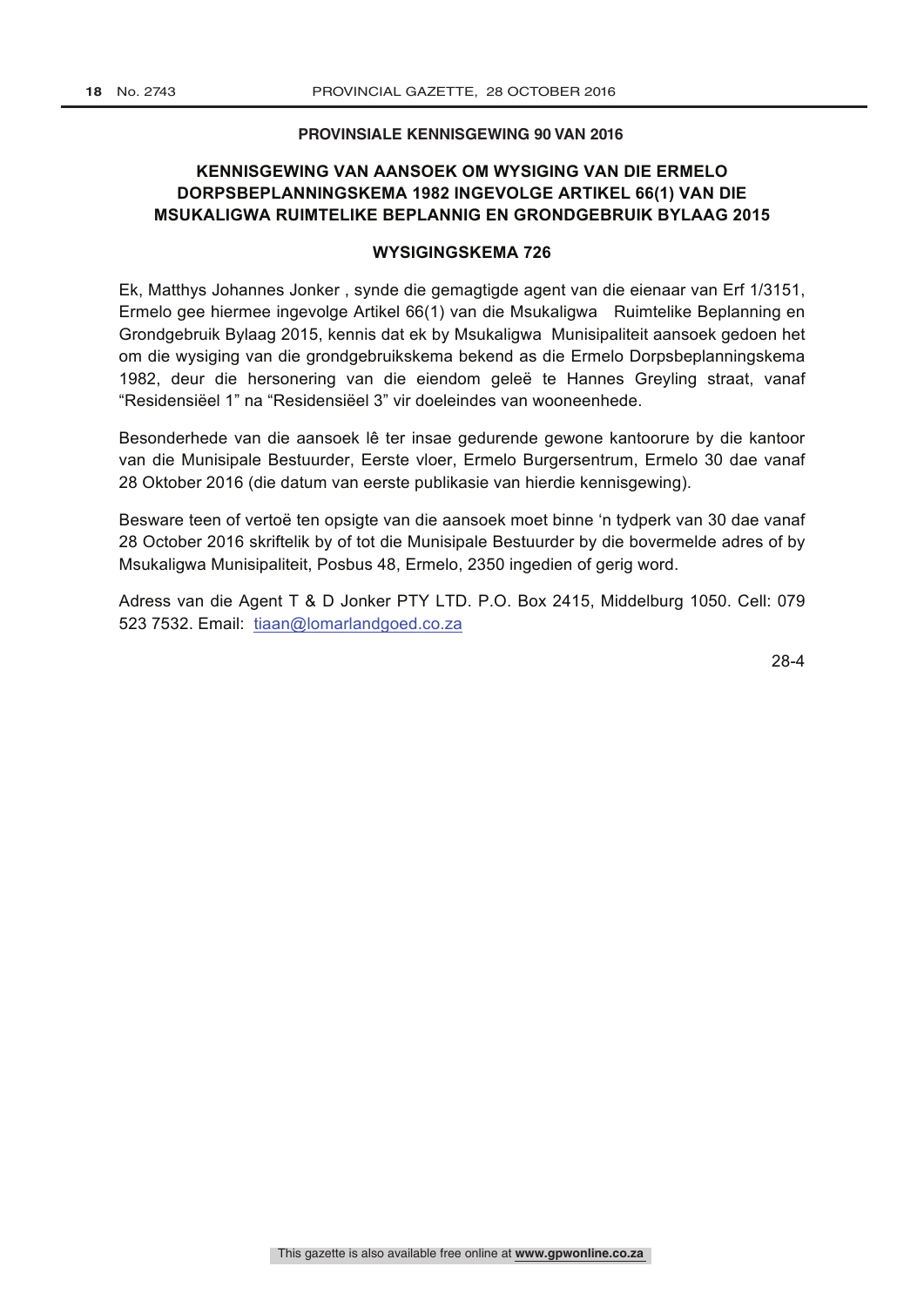## **PROVINCIAL NOTICE 91 OF 2016**

# **NOTICE OF APPLICATION FOR THE AMENDMENT OF THE ERMELO TOWN PLANNING SCHEME, 1982, IN TERMS OF SECTION 66 (1) OF THE MSUKALIGWA SPATIAL PLANNING AND LAND USE MANAGEMENT BY-LAW 2015**

# **AMENDMENT SCHEME 726**

I , Matthys Johannes Jonker, being the authorised agent of the owner of Erf 1/3151 Ermelo , hereby give notice in terms of Section 66 (1) of the Msukaligwa Spatial Planning and Land Use Management By-Law 2015, that I have applied to the municipality of Muskaligwa for the amendment of the Ermelo Town Planning Scheme 1982, by the rezoning of the property situate at Hannes Greyling Street Ermelo from Residential 1 to Residential 3 for Dwelling Units.

Particulars of the application will lie for inspection during normal office hours at the office of the Municipal Manager, 1st Floor, Msukaligwa Civic Centre, Ermelo for the period of 30 days from 28 October 2016 (the date of first publication of this notice).

Objections to or representations in respect of the application must be lodged with or made in writing to the Municipal Manager at the above address or at PO Box 48, Ermelo, 2350 within a period of 30 days from 28 October 2016.

Address of Agent: T & D Jonker PTY LTD. P.O. Box 2415, Middelburg 1050. Cell: 079 523 7532. Email: tiaan@lomarlandgoed.co.za

28–4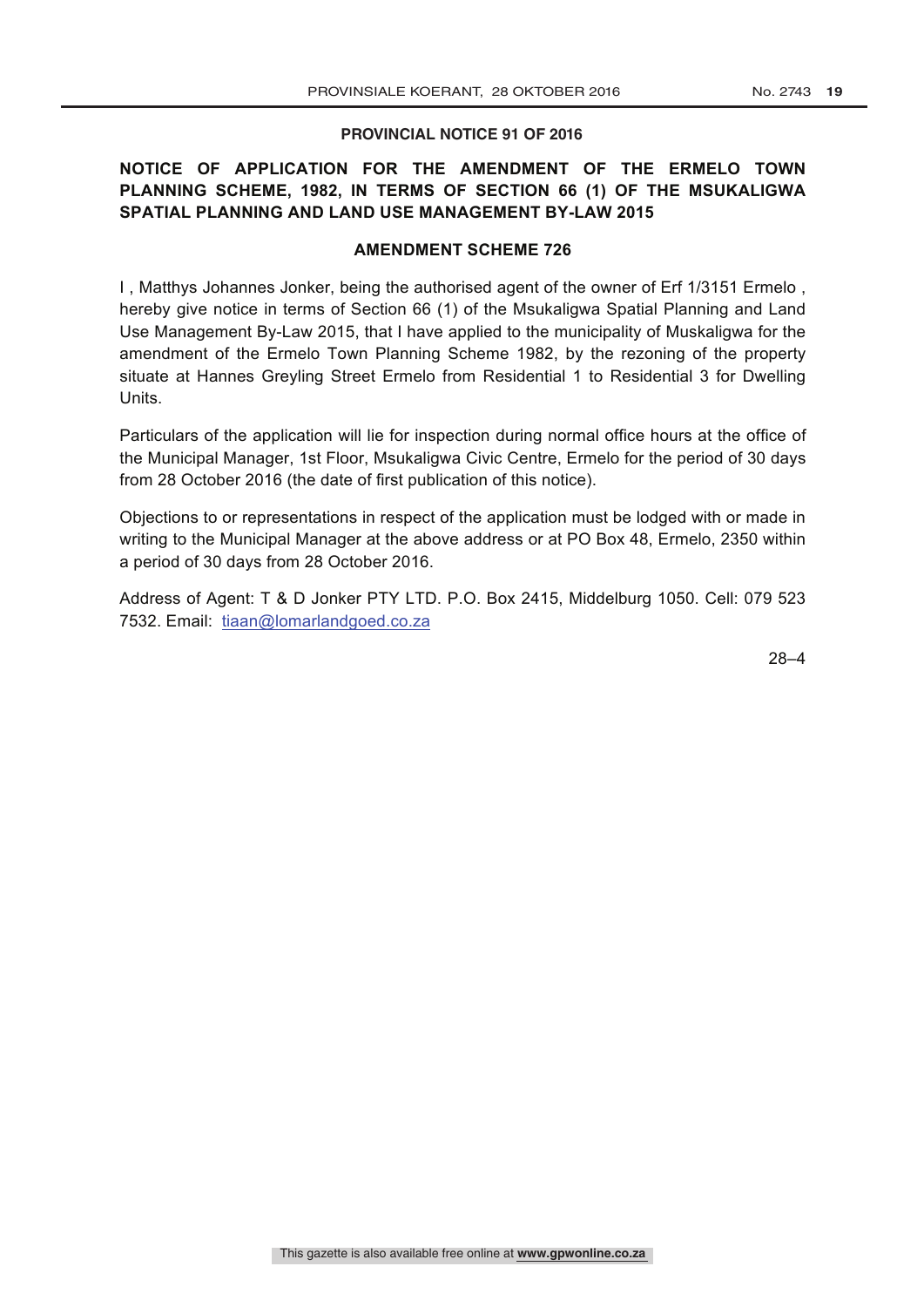# **PROVINSIALE KENNISGEWING 91 VAN 2016**

# **KENNISGEWING VAN AANSOEK OM WYSIGING VAN DIE ERMELO DORPSBEPLANNINGSKEMA 1982 INGEVOLGE ARTIKEL 66(1) VAN DIE MSUKALIGWA RUIMTELIKE BEPLANNIG EN GRONDGEBRUIK BYLAAG 2015**

# **WYSIGINGSKEMA 726**

Ek, Matthys Johannes Jonker , synde die gemagtigde agent van die eienaar van Erf 1/3151, Ermelo gee hiermee ingevolge Artikel 66(1) van die Msukaligwa Ruimtelike Beplanning en Grondgebruik Bylaag 2015, kennis dat ek by Msukaligwa Munisipaliteit aansoek gedoen het om die wysiging van die grondgebruikskema bekend as die Ermelo Dorpsbeplanningskema 1982, deur die hersonering van die eiendom geleë te Hannes Greyling straat, vanaf "Residensiëel 1" na "Residensiëel 3" vir doeleindes van wooneenhede.

Besonderhede van die aansoek lê ter insae gedurende gewone kantoorure by die kantoor van die Munisipale Bestuurder, Eerste vloer, Ermelo Burgersentrum, Ermelo 30 dae vanaf 28 Oktober 2016 (die datum van eerste publikasie van hierdie kennisgewing).

Besware teen of vertoë ten opsigte van die aansoek moet binne 'n tydperk van 30 dae vanaf 28 October 2016 skriftelik by of tot die Munisipale Bestuurder by die bovermelde adres of by Msukaligwa Munisipaliteit, Posbus 48, Ermelo, 2350 ingedien of gerig word.

Adress van die Agent T & D Jonker PTY LTD. P.O. Box 2415, Middelburg 1050. Cell: 079 523 7532. Email: tiaan@lomarlandgoed.co.za

28–4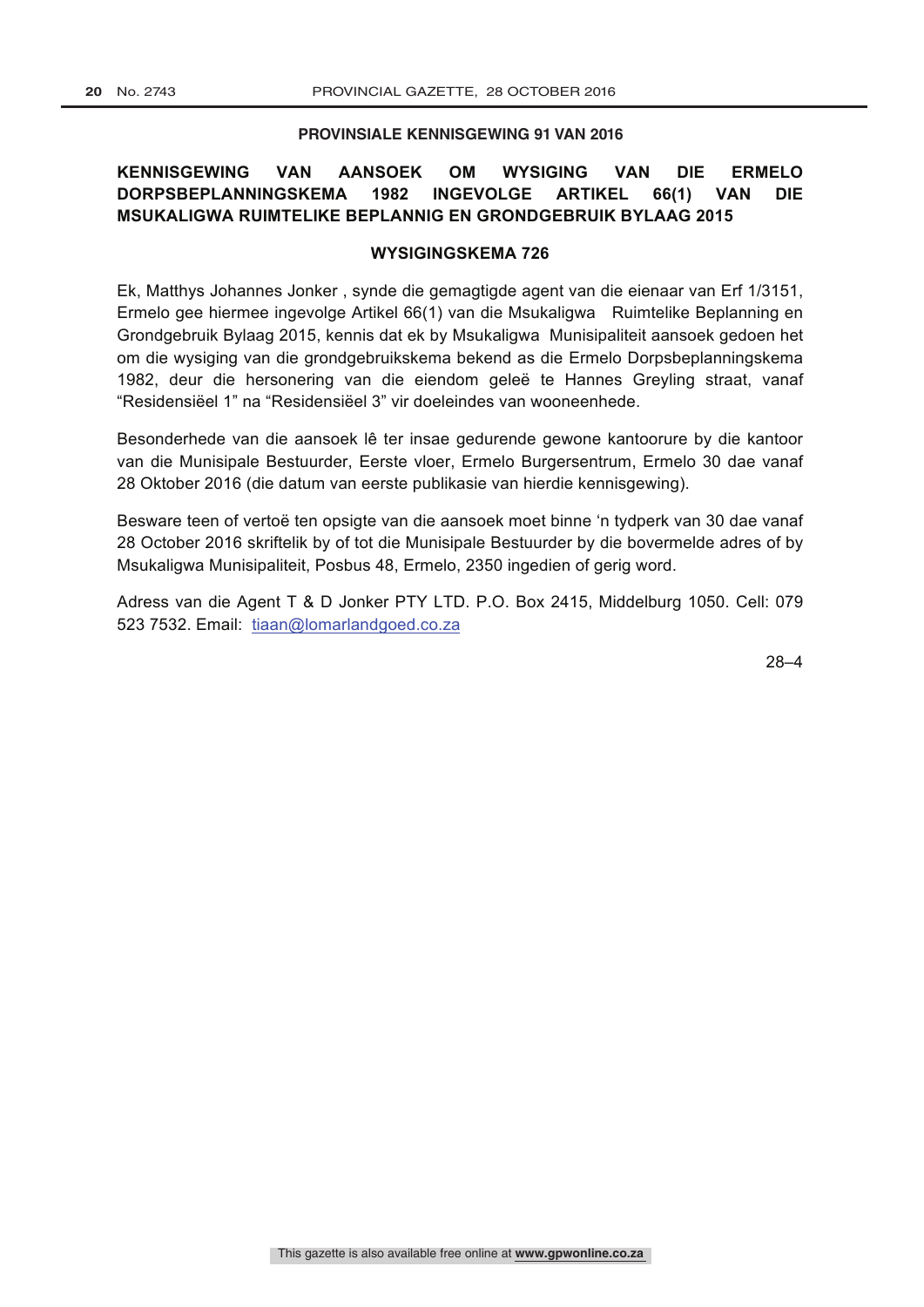# Local Authority Notices • Plaaslike Owerheids Kennisgewings

# **LOCAL AUTHORITY NOTICE 117 OF 2016**

Issued by the Department of Cooperative Governance on 10 April 2014

**RESOLUTION ON LEVYING PROPERTY RATES IN TERMS OF SECTION 1 4 OF THE LOCAL GOVERNMENT: MUNICIPAL PROPERTY R A T E S ACT, 2004. (ACT NO.6 of 2004).**

Notice No. 21/2016 **DATE: 09 MAY 2016** 

# MUNICIPAL NOTICE NO:21/2016

of

DR PIXLEY KA ISAKA SEME MUNICIPALITY

# RESOLUTION LEVYING PROPERTY RATES FOR THE FINANCIAL YEAR 1 JULY **2016 TO 30 JUNE 2017**

Notice is hereby given in terms of section 14(1) and (2) of the Local Government: Municipal Property Rates Act, 2004;that the Council resolved by way of council resolution number **A037/2016**, to levy the rates on property reflected in the schedule below with effect from 1 July 2016.

| Category of property                   | amount in the Rand<br>Cent<br>rate<br>determined for the relevant property |
|----------------------------------------|----------------------------------------------------------------------------|
|                                        | category                                                                   |
| <b>Residential property</b>            | 0.007621                                                                   |
| Business and commercial property       | 0.011431                                                                   |
| Industrial property                    | 0.016695                                                                   |
| Agricultural property                  | 0.00190525                                                                 |
| Mining property                        | 0.022260                                                                   |
| Public service infrastructure property | 0.00190525                                                                 |
| Public benefit organisation property   | 0.00190525                                                                 |
|                                        |                                                                            |
| State owned                            | 0.016695                                                                   |
| All stands without buildings           | 0.011353                                                                   |
| Amajuba Park Shopping Centre           | 0.233730                                                                   |
|                                        |                                                                            |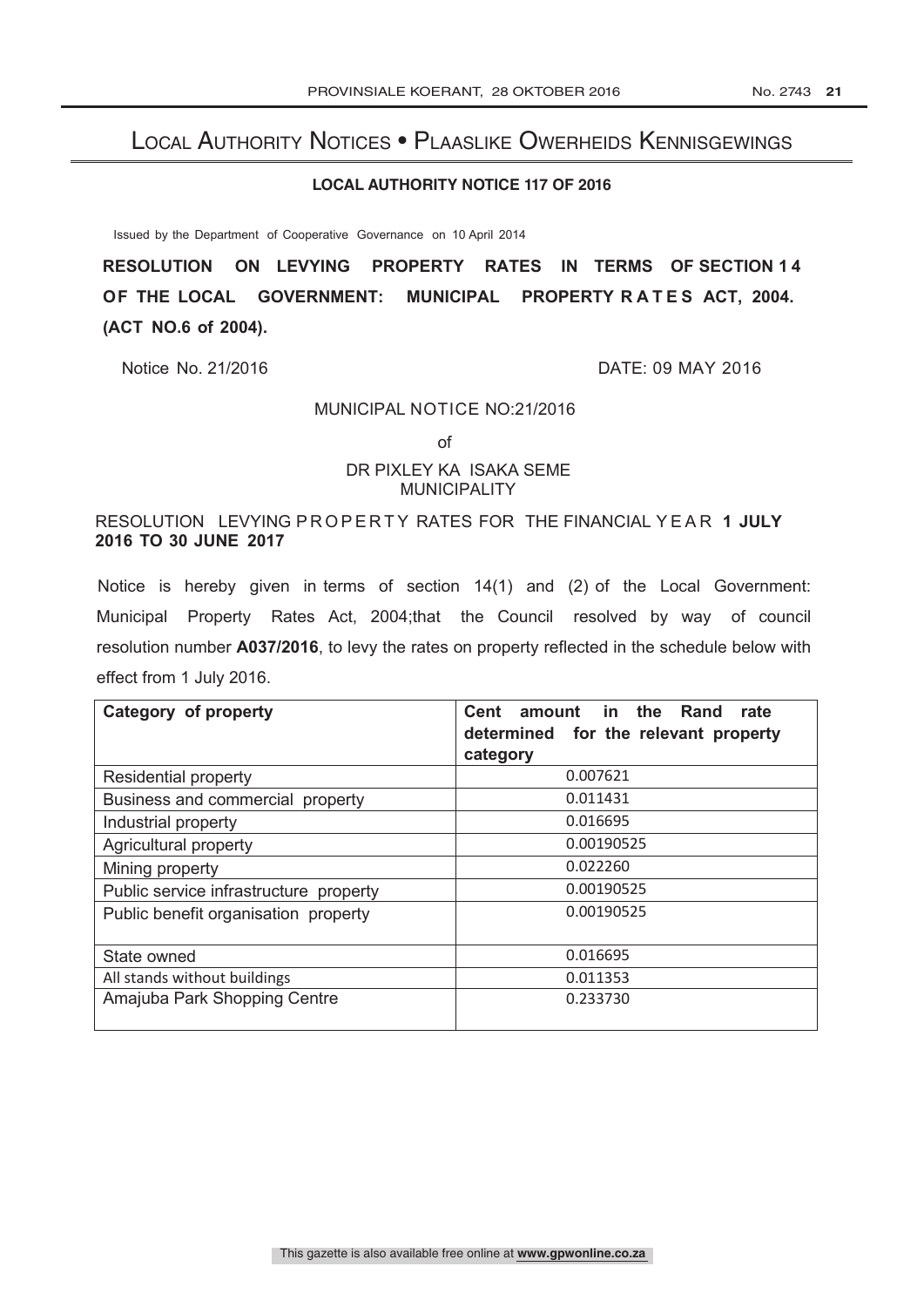determined through criteria in the municipality's rates policy are available for inspection on the municipality's offices, website (www.rnunicipality.gov.za) and all public libraries. Full details of the Council resolution and rebates, reductions and exclusions specific to each category of owners of properties or owners of a specific category of properties as

NAME:

DESIGNATION: MUNICIPAL MANAGER

SIGNATURE:……………………………… DR PIXLEY KA ISAKA SEME MUNICIPALITY

PRIVATE BAG X 9011 **VOLKSRUST** 2470

# **LOCAL AUTHORITY NOTICE 118 OF 2016**

VICTOR KHANYE LOCAL MUNICIPALITY DELMAS AMENDMENT SCHEME 5/2007

It is hereby notified in terms of the provisions of section 57(1) of the Town Planning and Townships Ordinance, 1986 (Ordinance 15 of 1986) that the Victor Khanye Local Municipality have approved the amendment of the Delmas Town Planning Scheme, 2007, by the rezoning of Holding 44 Sundale Agricultural Holdings (excised, now known as Portion 103 of the farm Droogefontein 237-IR) from "Agricultural" to "Agricultural", with the inclusion of a motorcar sales area (500m2), subject to certain restrictive measures.

Map 3 and the scheme clauses of the amendment schemes are filed with the Municipal Manager of the Victor Khanye Local Municipality and the Department of Local Government, Agriculture, Rural Development and Land Administration, Nelspruit.

This amendment scheme is known as Delmas Amendment Scheme 5/2007 and shall come into operation on date of publication of this notice.

MJ MAHLANGU MUNICIPAL MANAGER Victor Khanye Local Municipality, PO Box 6, DELMAS, 2210 (Ref No. HS 1726)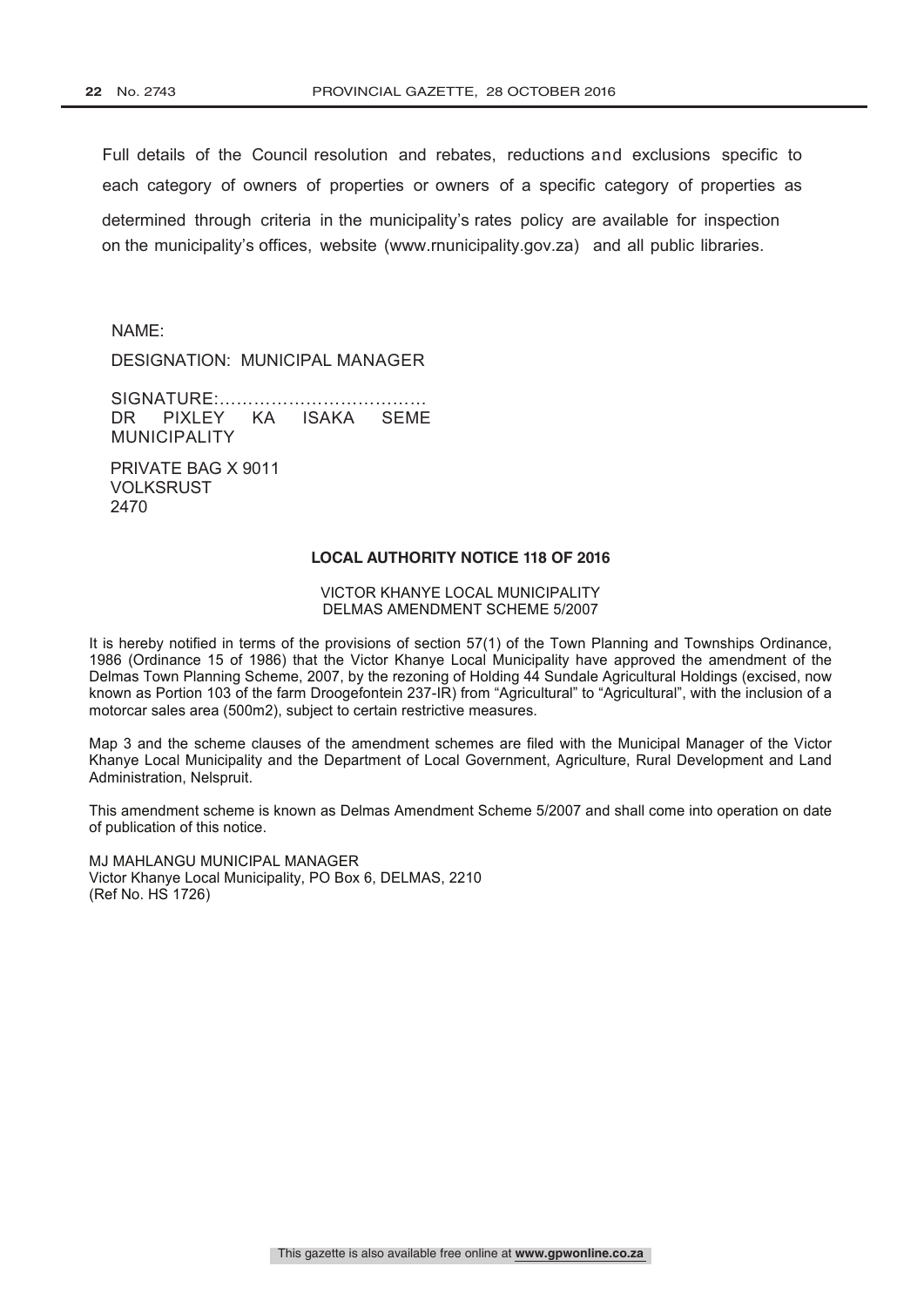# **LOCAL AUTHORITY NOTICE 119 OF 2016**

#### VICTOR KHANYE LOCAL MUNICIPALITY DECLARATION AS AN APPROVED TOWNSHIP

In terms of Section 111 of the Town Planning and Townships Ordinance, 1986 (Ordinance 15 of 1986), the Victor Khanye Local Municipality, hereby declares BOTLENG EXTENSION 7 township to be an approved township subject to the conditions set out in the Schedule hereto.

#### SCHEDULE

STATEMENT OF THE CONDITIONS UNDER WHICH THE APPLICATION MADE BY THE VICTOR KHANYE LOCAL MUNICIPALITY (HEREINAFTER REFERRED TO AS THE APPLICANT / TOWNSHIP OWNER) UNDER THE PROVISIONS OF CHAPTER 4 OF THE TOWN PLANNING AND TOWNSHIPS ORDINANCE, 1986 (ORDINANCE 15 OF 1986), FOR PERMISSION TO ESTABLISH A TOWNSHIP ON THE REMAINDER OF PORTION 6 OF THE FARM MIDDELBURG 231, REGISTRATION DIVISION IR, PROVINCE OF MPUMALANGA HAS BEEN GRANTED

- 1. CONDITIONS OF ESTABLISHMENT
	- (1) NAME The name of the township shall be Botleng Extension 7.
	- (2) DESIGN The township shall consist of erven and streets as indicated on General Plan SG No. 1061/2014.
	- (3) DISPOSAL OF EXISTING CONDITIONS OF TITLE All erven shall be made subject to existing conditions and servitudes, if any.
	- (4) ACCESS No access will be allowed from the town to the National Road N12.
	- (5) ACCEPTANCE AND DISPOSAL OF STORMWATER The applicant shall arrange for all the stormwater drainage of the township to fit in with that of National Road N12 and for all stormwater running off or being diverted from the roads to be received and disposed of.
	- (6) ERECTION OF FENCE OR OTHER PHYSICAL BARRIER The applicant shall at its own expense, erect a fence or other physical barrier on the boundaries of erven abutting on the National Road N12 to the satisfaction of the South African National Road Agency, as and when required to do so and the applicant shall maintain such fence or physical barrier in good order and repair.
	- (7) DEMOLITION OF BULDINGS AND STRUCTURES The township applicant shall at it's own expense cause all existing buildings and structures situated within the building line reserves, side spaces or over common boundaries to be demolished.
	- (8) PRECAUTIONARY MEASURES The local authority shall at it's own expense, ensure that the recommendations as laid down in the geological report of the township is complied with and, when required, engineer certificates for the foundations of the structures must be submitted.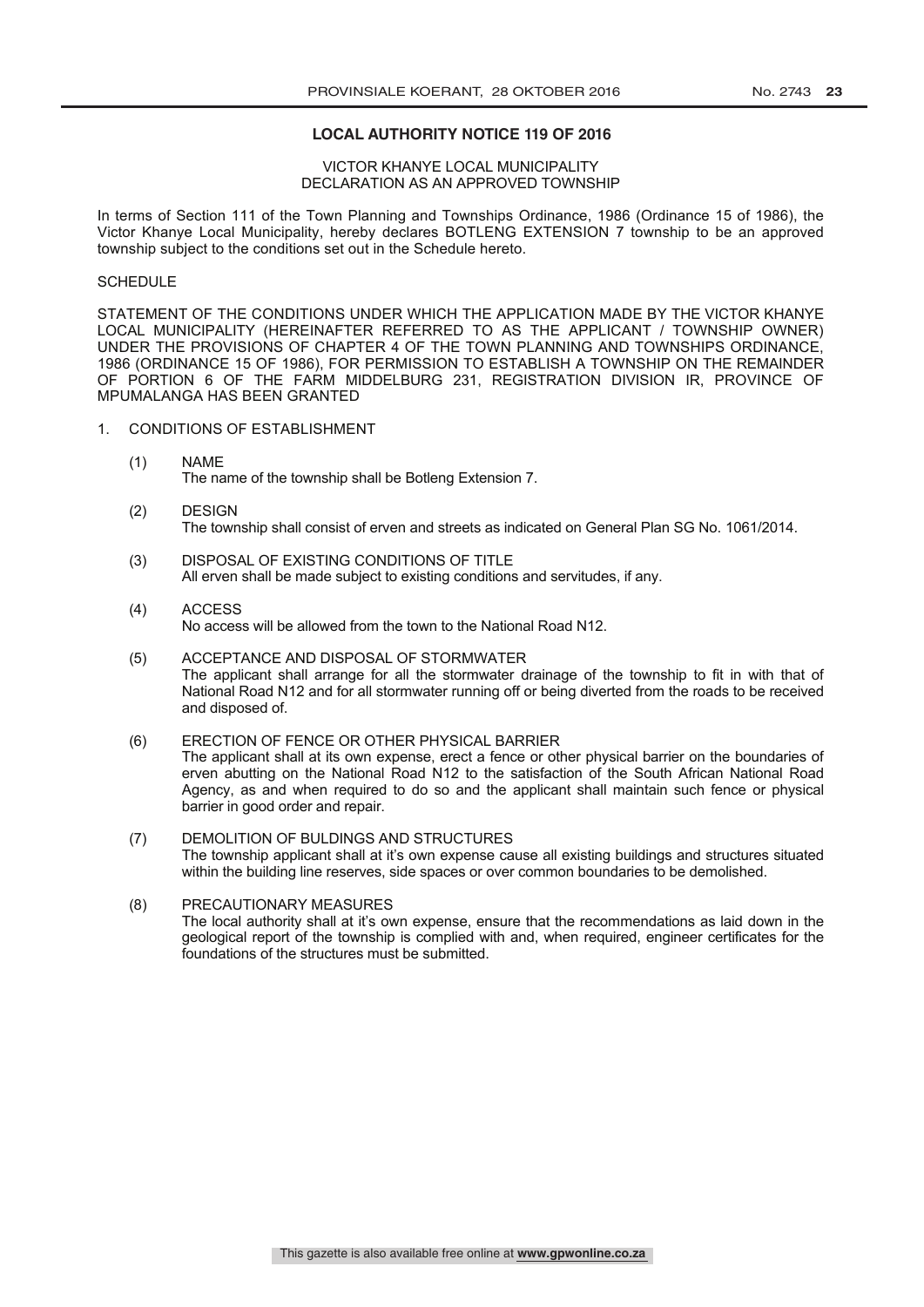#### 2. CONDITIONS OF TITLE

#### (1) ALL ERVEN

The erven with the exception of Erven 10660 to 10662 are subject to the following conditions, imposed by the local authority in terms of the provisions of the Town Planning and Townships Ordinance, 1986.

- (a) The erf is subject to:
	- (i) A servitude 3 metres wide along the street and rear boundary,
	- (ii) A servitude along the side boundaries with an aggregate width of 3 metres and a minimum width of 1 metre,

In favour of the local authority, for sewerage and other municipal purposes and, in the case of a panhandle erf, an additional servitude for municipal purposes 1 metre wide across the access portion of the erf, if and when required by the local authority: Provided that the local authority may dispose with any such servitude.

- (b) No building or other structure shall be erected within the aforesaid servitude area and no large rooted trees shall be planted within the area of such servitude or within 1 metre thereof.
- (c) The local authority shall be entitled to deposit temporarily on the land adjoining the aforesaid servitude such material as may be excavated by it during the cause of the construction, maintenance and removal of such sewerage mains and other works as it, in its discretion may deem necessary, and shall further be entitled to reasonable access to the said land for the aforesaid purpose subject to any damage done during the process of the construction, maintenance or removal of such sewerage mains and other works being made good by the local authority.
- (2) ERVEN 9274 TO 9294, 10660 AND 10661
	- (i) No building, structure or other thing which is attached to the land on which it stand even though it does not form part of the land (shall be erected) laid, shall be erected, constructed or laid or established without the written approval of SANRAL within the distance of 20m measured from the N12 Road reserve boundary.
	- (ii) The erf is subject to a sewer servitude 6m wide, in favour of the Local Authority as indicated on the General Plan.

MJ MAHLANGU, Municipal Manager Victor Khanye Local Municipality, PO Box 6, DELMAS, 2210

# VICTOR KHANYE LOCAL MUNICIPALITY DELMAS TOWN PLANNING SCHEME 2007 : AMENDMENT SCHEME 117/2007

The Victor Khanye Local Municipality hereby, in terms of the provisions of Section 125(1) of the Town Planning and Townships Ordinance, 1986, declares that it has approved an amendment scheme, being an amendment of the Delmas Town Planning Scheme 2007, comprising the same land as included in the township of BOTLENG EXTENSION 7 Township.

Map 3 and the scheme clauses of the amendment scheme are available for inspection at all reasonable times at the offices of the Municipal Manager, Victor Khanye Local Municipality, Delmas and the Department of Local Government, Agriculture, Rural Development and Land Administration, Nelspruit.

This amendment is known as Delmas Amendment Scheme 117/2007.

MJ MAHLANGU, Municipal Manager Victor Khanye Local Municipality, PO Box 6, DELMAS, 2210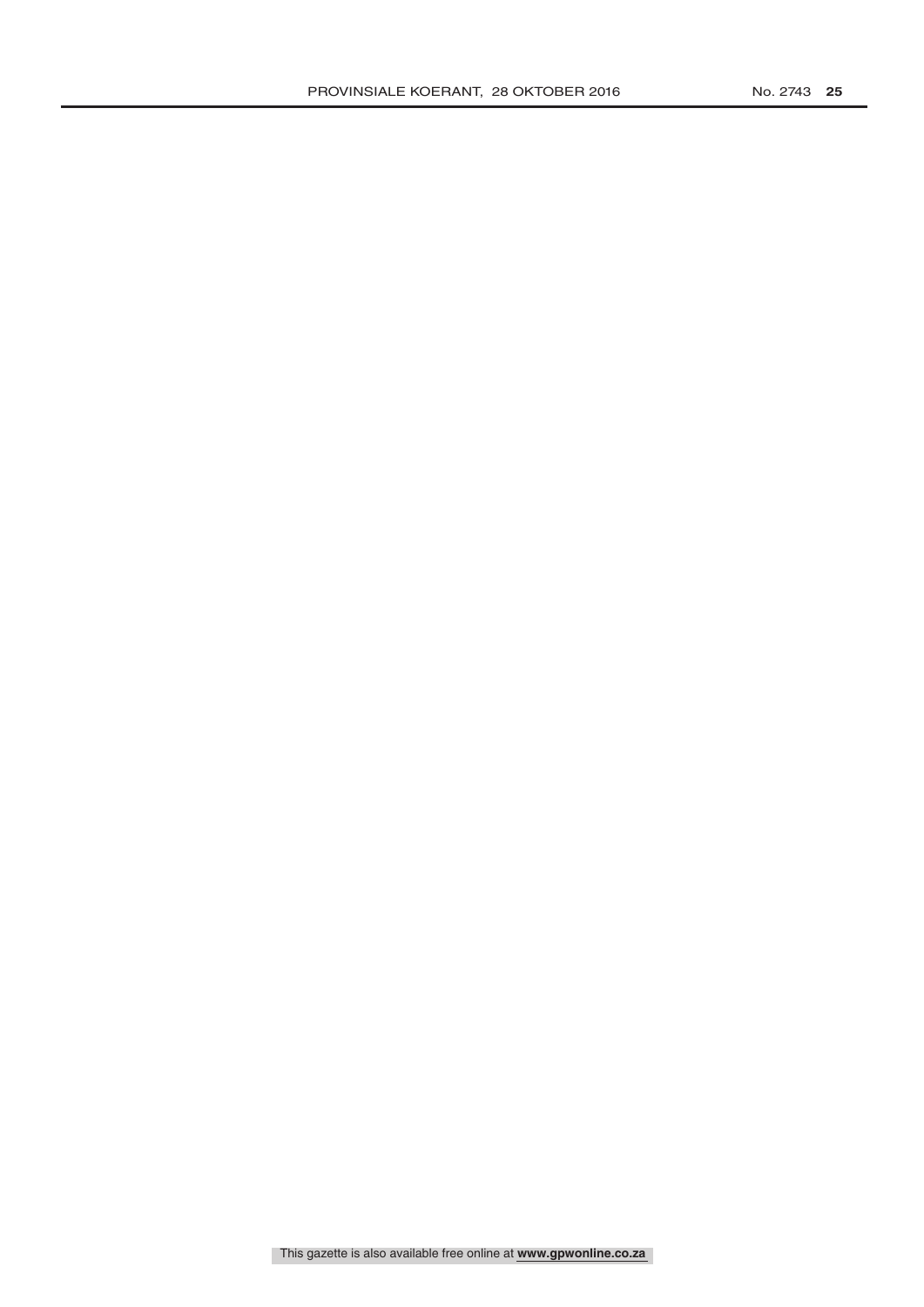This gazette is also available free online at **www.gpwonline.co.za**